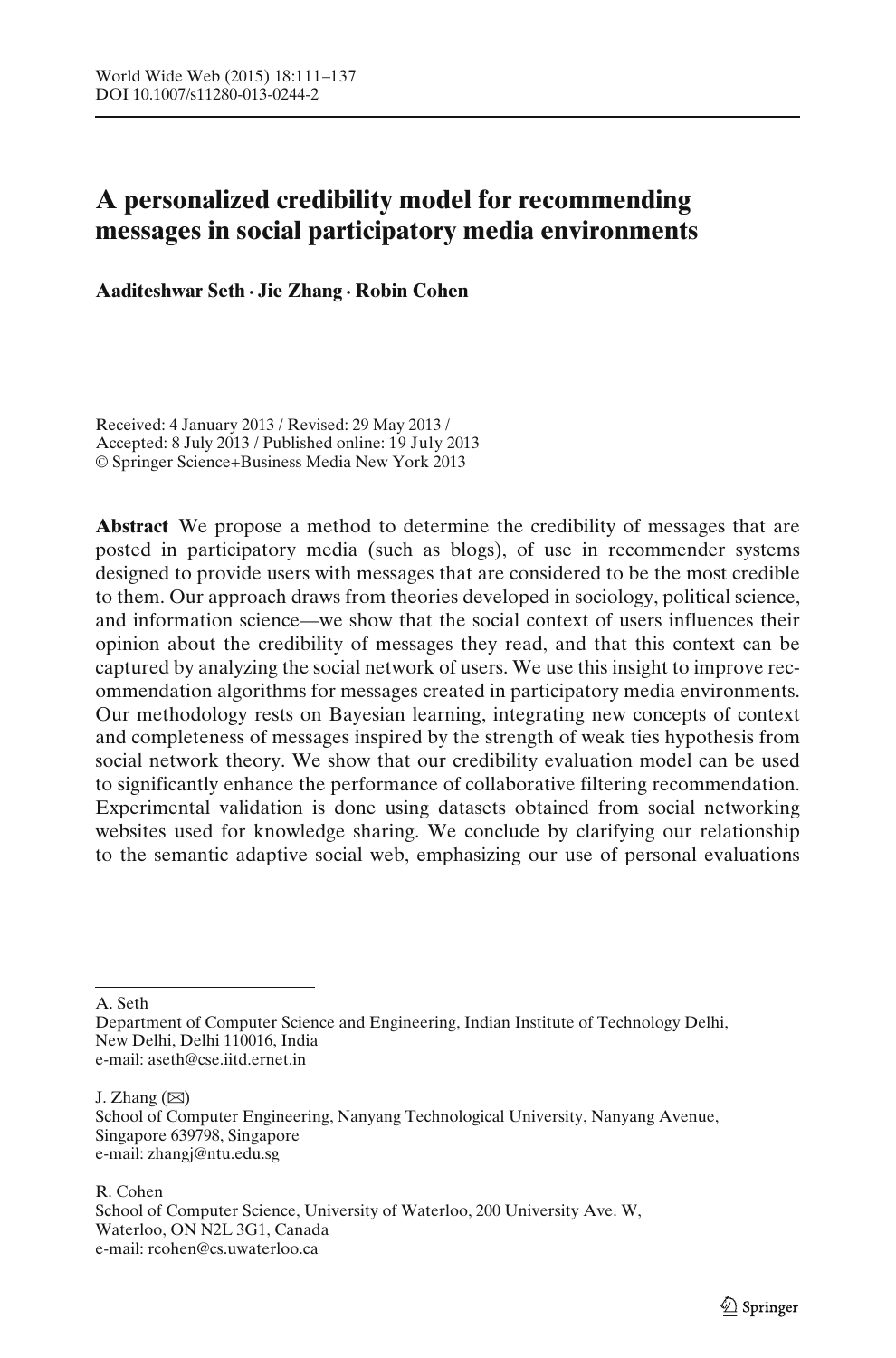<span id="page-1-0"></span>of messages and the social network of users, instead of merely automated semantic interpretation of content.

**Keywords** Social networks**·** Recommender systems**·** Credibility modeling **·** Participatory media

### **1 Introduction**

With the goal to provide personalization on the web, one topic of concern is how to assist users in processing vast collections of participatory media content that exist in this environment. A specific challenge is to design a personalized recommender system that will be able to propose messages of interest to users. For example, *citizen journalism* through participatory media content such as blogs and comments on news articles, has become a popular supplement to mass media [\[10\]](#page-25-0). It adds diversity of opinion to news topics, and provides an additional level of localization in news coverage, addressing issues that may have been skipped by national news agencies. However, these collections of participatory media content tend to be huge and dynamic; for example, on the order of 1.6 million blog posts are written each day [\[34](#page-26-0)]. Users in these settings are faced with a plethora of messages and existing techniques such as RSS feeds are not personalized, causing users to often sift their way through hundreds of messages each day. In an effort to help users to cope with this vast amount of news, personalized recommender systems that propose news articles of interest to users would be beneficial.

In this paper, we examine one particular concern in the processing of messages, the modeling of a message's credibility, and use this to construct a recommender system which provides to users those messages that are considered to be the most credible. We contend that credibility is an important component to judge the usefulness of participatory media content. This is because of the ease of publishing information on the Internet without any editorial checks by a formal agency: Anybody can publish "incorrect" information, or bad-mouth "correct" information. We depart from this conventional thinking on the polarity of information credibility, however, and instead develop a personalized credibility model suitable for the scenario of participatory media. We show that the social context of users influences their opinion about the credibility of messages they read, where we define *social context* as the embedding of people in the real world, based on their families, professions, incomes, geographical locations, political affiliations, etc. We capture this social context by analyzing the social network of users, and the ratings users give to messages. This results in a personalized delivery of web content to users by making use of structured data that is machine readable, rather than relying only on the semantic analysis of message content.

Our model for evaluating message credibility aims to capture the following principles:

- *D-1*: Different users may judge the credibilities of blogs differently according to their own social context.
- *D-2*: Different users may associate different degrees of credibility to the public opinion or to the beliefs of other groups of users or to their own beliefs.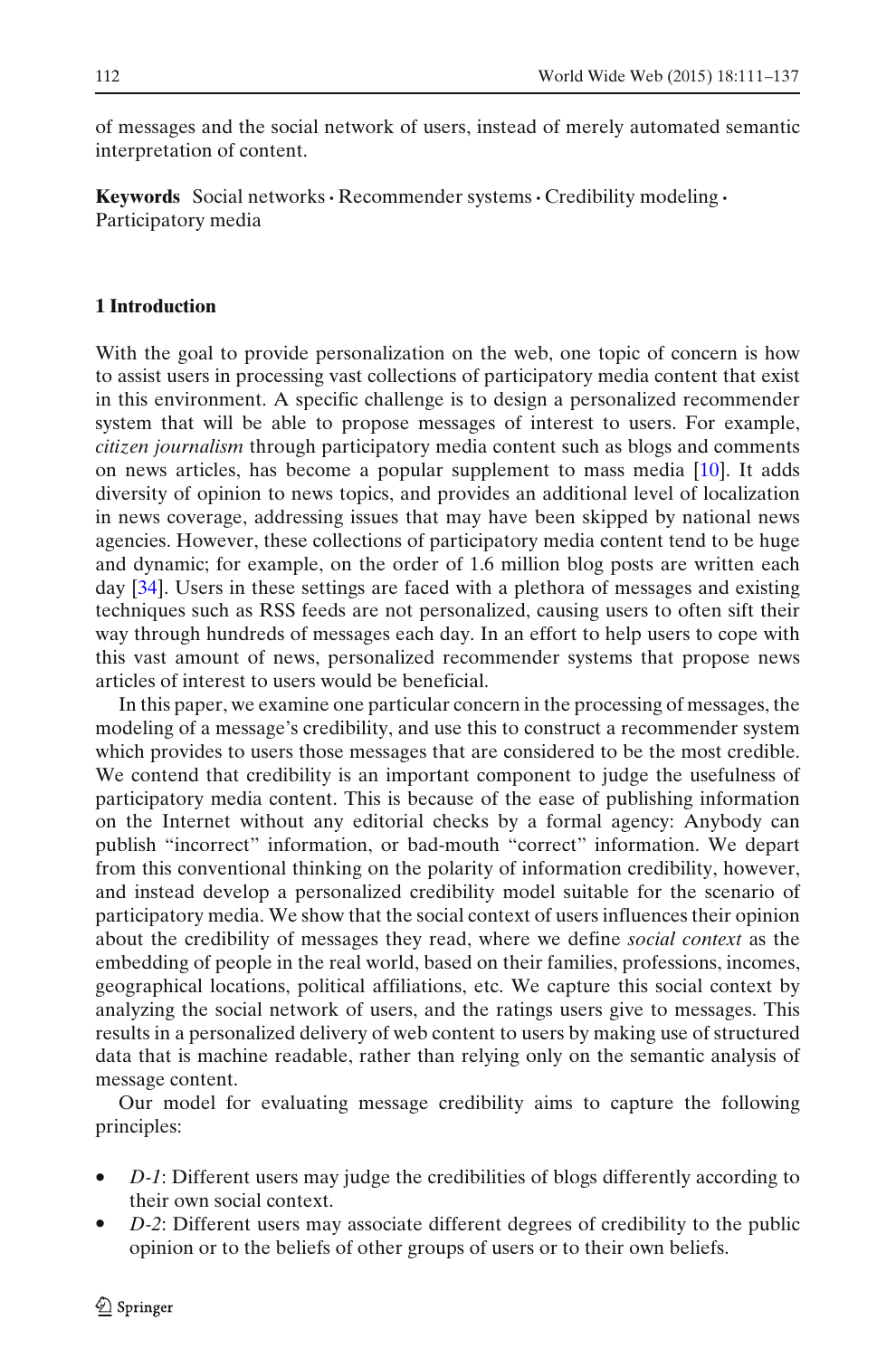- *D*-3: The credibility of a blogger is topic specific; an expert in some area may not be an expert in another.
- *D-4*: A highly credible blogger can occasionally make mistakes and give inaccurate information. Analogously, useful blog-entries could be written by a blogger unknown so far.

We draw from research in media studies, information science, political science, and social networks to refine these design principles into specific criteria that can be used to judge the credibility of information. These criteria include, for example, the influence of public opinion, influence of close friends of people, and the extent to which different people may trust their own beliefs. The influence of social networks itself is validated through surveys of users of an online social networking website, [orkut.com,](http://orkut.com) and shows that social network information can be used to infer the social context in which users may perceive the credibility of information. We then use these criteria to build and learn a Bayesian network on a personalized basis for each user, to predict which messages the user may find to be credible. Our method makes extensive use of social network information to create the user model, and combines the link structure of social networks of users with information about authorship and ratings of messages by users. We test our method on a dataset obtained from a popular knowledge sharing website, [digg.com.](http://digg.com) Experimental results show that our method outperforms other well-known methods such as Pagerank used to rank Internet web-pages in order of their importance [\[26\]](#page-26-0), Eigentrust used in peer-to-peer (P2P) file-sharing systems to identify trustworthy peers that upload valid content [\[19\]](#page-25-0), and the beta-reputation system used in e-commerce to evaluate the trustworthiness of buyers and sellers [\[40](#page-26-0)].

Our method has important implications for the design of recommender systems for participatory media content. It serves to predict the probability of a user finding a message to be credible, and can hence be used as a pre- or post-filtering stage with existing recommendation algorithms. In this paper, we show that our method can be adapted to integrate closely with collaborative filtering (CF) [\[2\]](#page-25-0); enhancing a CF algorithm with our credibility model can be shown to perform significantly better than the basic CF for a binary-classification of messages (i.e. {*recommend*, *not recommend*}) to a user.

Our research also emphasizes the importance of considering the social network of a user, when making recommendations. In particular, we develop a new approach for leveraging a user's social network, show that social network information can be used to infer the social context of users, and validate it through surveys of users of a social networking website, [orkut.com.](http://orkut.com)

Finally, our techniques are ones that are demonstrated to work well in practice. As will be seen, our validation draws on responses from real users using a dataset from [digg.com,](http://digg.com) providing users with messages that are rated highly.

In all, the contributions of our current work can be summarized as follows:

- We draw insights from various studies in different disciplines to determine the credibility judgement criteria and how social context may influence users' judgement of message credibility;
- A Bayesian network based credibility model is constructed to combine the multiple dimensions (criteria) of credibility as well as the social context information, to infer the credibility of messages to users;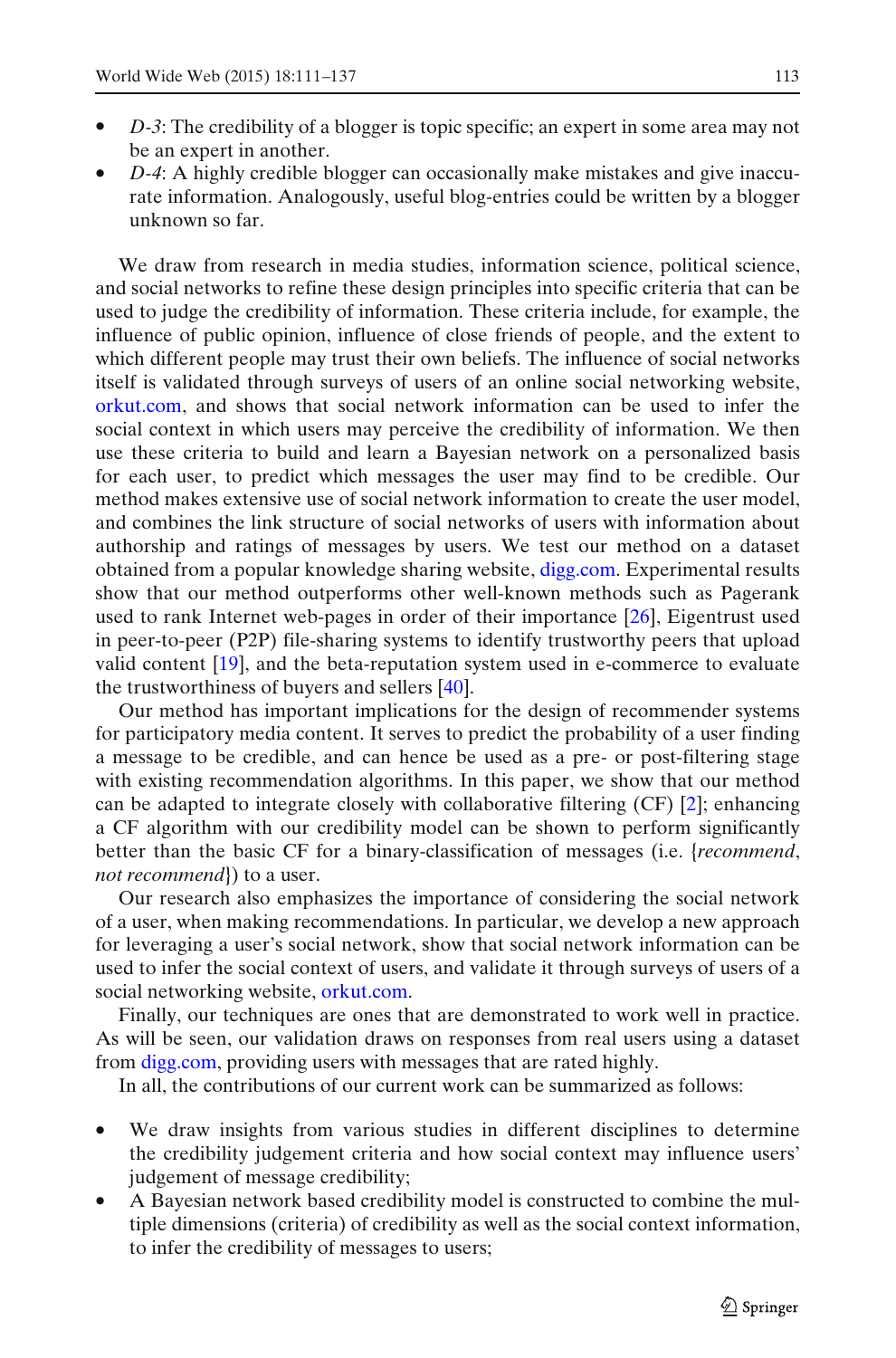• The effectiveness of the proposed credibility model as well as its usefulness in improving recommender systems are validated using a real dataset.

In the sections that follow, we first use insights from sociology to determine the credibility judgement criteria used by people, and how social network information can be used to aid discrimination between these different criteria in Section 2. We then describe the Bayesian network model in detail in Sections [3](#page-5-0) and [4,](#page-8-0) and provide the evaluation of our method in Section [5.](#page-13-0) We also show how our modeling technique can be adapted to improve the performance of collaborative filtering for recommendation of participatory media content. Finally, we present related work, a discussion, and future work in Sections [6,](#page-22-0) [7](#page-23-0) and [8.](#page-24-0)

## **2 Credibility judgement criteria**

In this section, we build upon insights about credibility developed in different disciplines. We then use these insights to construct a Bayesian model for each user; the model parameters can be learned using positive and negative ratings given by a user to messages seen by her in the past, and can be used to predict whether the user will find a new unseen message to be credible.

## 2.1 An example

Websites such as [Amazon.com](http://Amazon.com) allow people to post book reviews. Consider the following reviews in Examples 1 and 2 given for a book.

*Example 1* (*A Professor's Review*) I have been working in the field of signal processing and speech for more than 40 years and, more recently, as a **professor** ... I am **extremely impressed** with the book. The writing style is such that **understanding is maximized** by the clarity of thought and examples provided ...

*Example 2* (*A Student's Review*) I can appreciate others who might think that this is a great book ... but I am a **student** using it and I have some very different opinions of it ... Second, while it is certainly a textbook, the author clearly has an understanding of the material that seems to **undermine his ability to explain** it. Though there are mentions of **examples there are, in fact, none** ...

Both the reviews appear to give contradictory opinions: which review should be considered more credible? The contradiction disappears if the social context of the reviewers is considered. The first reviewer is a professor who has a good background in statistics and machine learning, and it is quite possible that the examples given in book would have seemed sufficient to him. However, the second reviewer is a student who probably does not have a rich background in the subject, and hence found the book hard to read. Consider a user who is reading these two different reviews. Determining which one is credible would need to be a subjective assessment; it is unsurprising to find conflicting judgements. Note also that both the reviewers mentioned their role, that is, whether they were a professor or a student. This suggests that credibility judgement by users can also be influenced by the role of the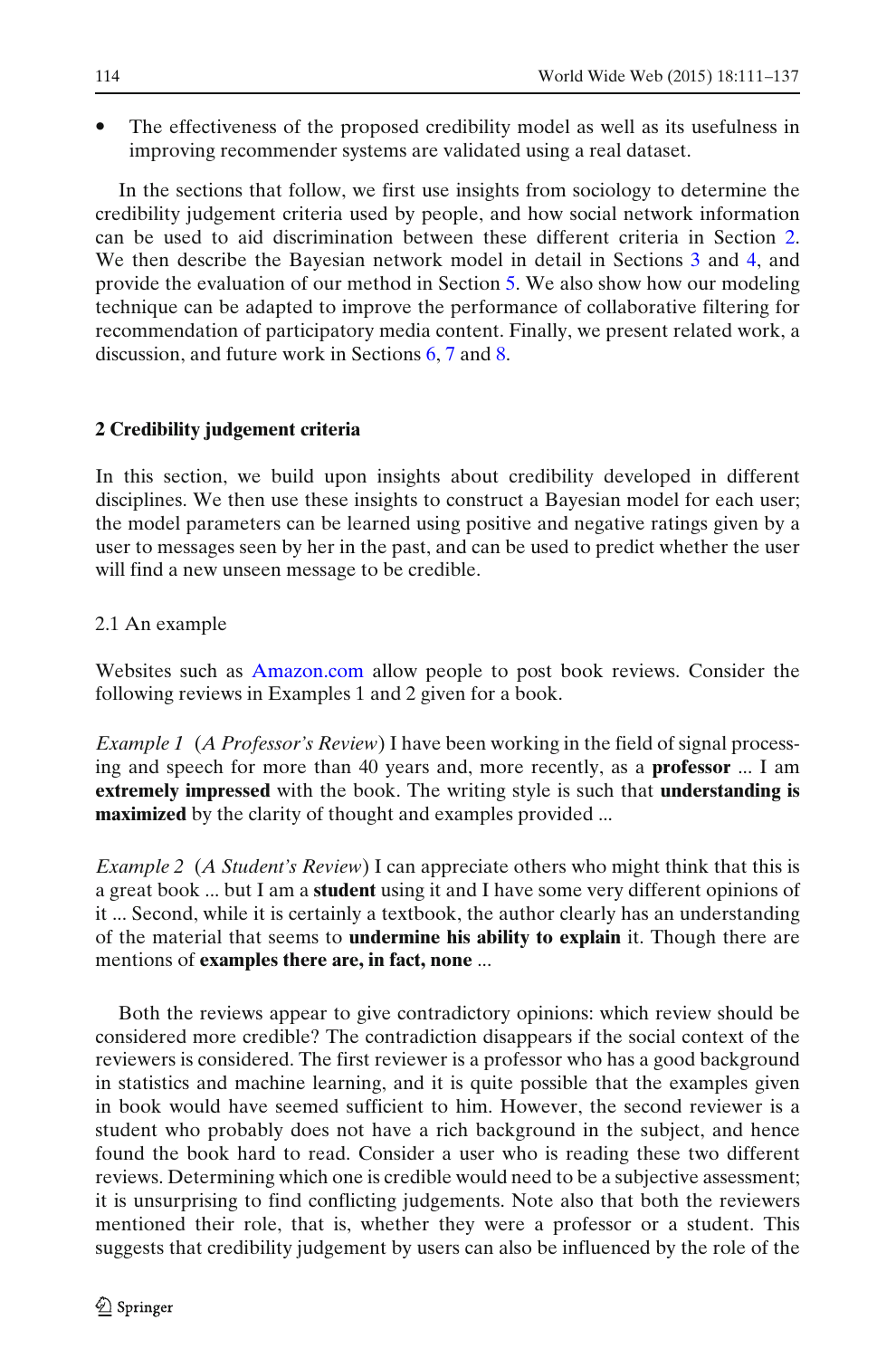<span id="page-4-0"></span>reviewer because, for instance, a user may believe a professor's review to be more credible than that of a student.

Two fundamental principles seem to come out of this example. First, credibility seems to be a multi-dimensional construct with various factors influencing the degree to which a user may find a message to be credible or not. Second, the social context of a user seems to have a significant influence in how the user perceives the message. We describe these in greater next, situating our insights in reference to related work in the area.

### 2.2 Multi-dimensional construct

Such observations have been resolved by various researchers who model credibility as a multi-dimensional construct  $[8, 30]$  $[8, 30]$  $[8, 30]$  $[8, 30]$ . Fogg and Tseng reason about credibility criteria used by people to judge the credibility of computerized devices and software, and identify the following different types of credibility:

- *Experienced*: This is based on *first-hand experience* of a user, and reflects her personal belief about a device or software.
- *Presumed*: This reflects personal biases of a user that give rise to *general assumptions* about certain categories of computing products; for example, presumptions based upon the company which developed the product, the cost of the product, the importance of the function performed by the product, etc.
- *Reputed*: This is based on *third-party reports* about different products.

A model with similar distinctions is developed in [\[30](#page-26-0)] to evaluate the trustworthiness of agents in an e-commerce setting. Here, the authors distinguish *witness reputation* (i.e. general public opinion) from *direct reputation* (i.e. opinion from a user's own experience) and include as well *system reputation* (i.e. the reputation from the role of an agent, as buyer, seller or broker). We next consider relevant studies from sociology and political science for additional valuable insights.

### 2.3 Social context and social networks

With reference to the example cited earlier, it seems that the social context of users being students or professors influence their credibility judgement criteria. How can we infer the social context that users may apply to different messages? We take help from social networks here.

People are embedded in real-world social networks of relationships as friends, acquaintances, family members, etc. The *strength-of-weak-ties* hypothesis in sociology [\[11\]](#page-25-0) states that such social networks consist of clusters of people with *strong* ties among members of each cluster, and *weak* ties linking people across clusters, shown in Figure [1.](#page-5-0) Whereas strong ties are typically constituted of close friends, weak ties are constituted of remote acquaintances. The hypothesis claims that weak ties are useful for the diffusion of information and economic mobility, because they connect diverse people with each other. On the other hand, people strongly tied to each other in the same cluster may not be as diverse.

Applying this hypothesis to the example, it may seem that professors would be strongly tied in their own cluster, while students may be strongly tied within other clusters, and weak ties would link the different clusters of students and professors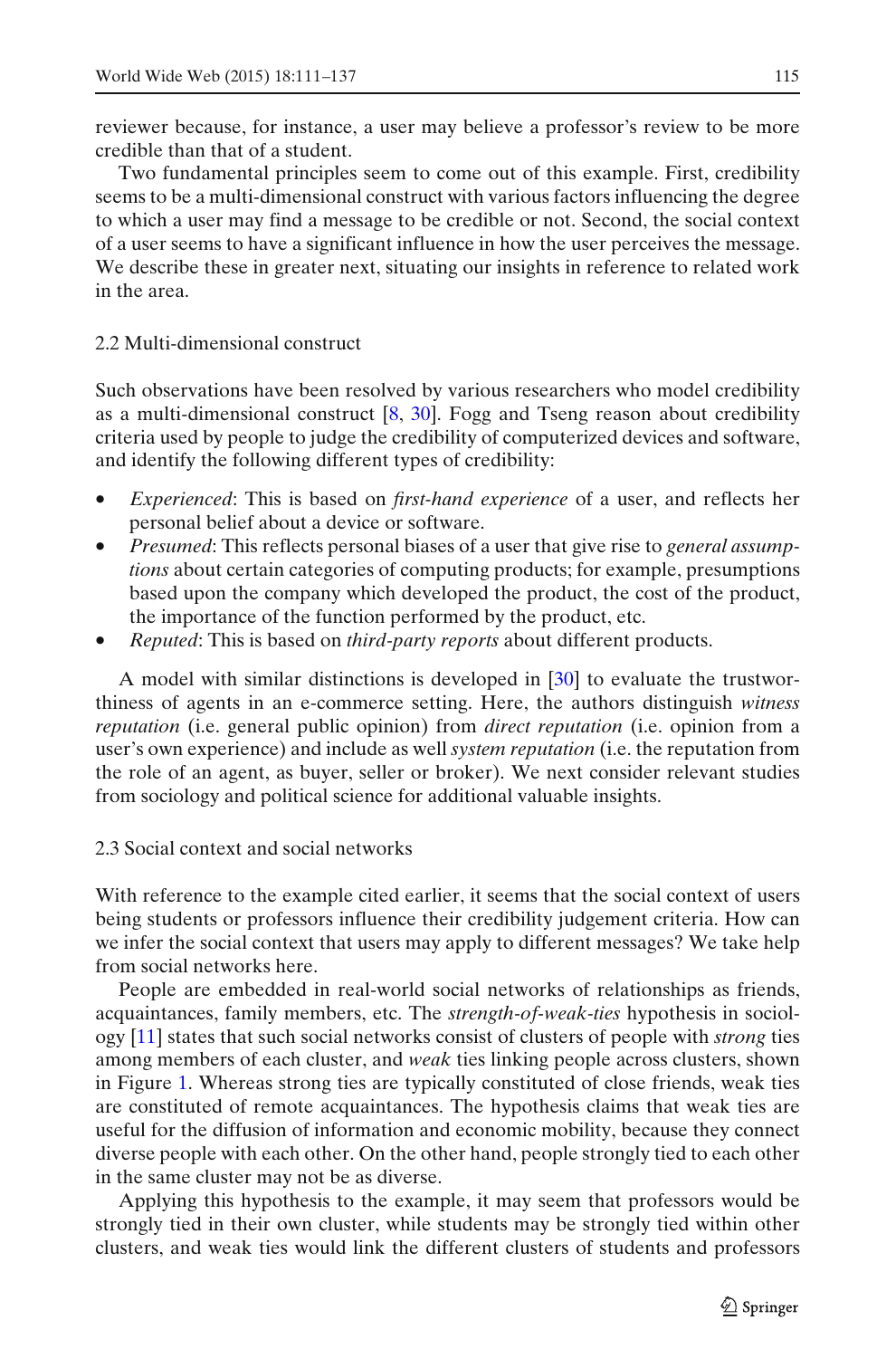<span id="page-5-0"></span>

together. If this is indeed true, then we may be able to use social network information to infer the social context of users, and use that to improve credibility models.

One among many studies indeed corroborates the *strength-of-weak-ties* hypothesis. Baybeck and Huckfeldt [\[3\]](#page-25-0) traces the changes in political opinion of people before and after the 1996 presidential elections in USA, observed with respect to the social networks of people. It is shown that weak ties (identified as geographically dispersed ties of acquaintances) are primarily responsible for the diffusion of divergent political opinion into localized clusters of people having strong ties between themselves. As indicated by the *strength-of-weak-ties* hypothesis, this reflects that local community clusters of people are often homogeneous in opinion, and these opinions may be different from those of people belonging to other clusters. Furthermore, people have different degrees to which they respect the opinions of those not in their immediate local community cluster. This reflects that the personal characteristics of people also influence the extent to which they would be comfortable in deviating from the beliefs of their immediate local cluster. These observations provide two insights:

- Reputed credibility has at least two sub-types: *cluster credibility* based on the opinions of people in the same cluster or local community, and *public credibility* based on the general opinions of everybody.
- Users have different personal characteristics to weigh the importance of different types of credibilities.

The first insight suggests refining *reputed* credibility to also consider reports from those in the same cluster. The second insight is reinforced by studies in information science [\[28\]](#page-26-0), which argue that users have different preferences for different types of credibilities discussed so far. In the next few sections, we use these insights to develop and operationalize a multi-dimensional personalized credibility model for participatory media.

## **3 Bayesian credibility model**

## 3.1 Knowledge assumptions

Suppose that we wish to predict whether a message  $m_k$  about a topic  $t$  and written by user  $u_i$ , will be considered credible by user  $u_i$ . We assume that we have the following prior knowledge:

We consider a scenario where all messages about topic *t* written in the past are labeled with the author of each message. In addition, a message may have also been assigned ratings by various recipient users, whenever users would have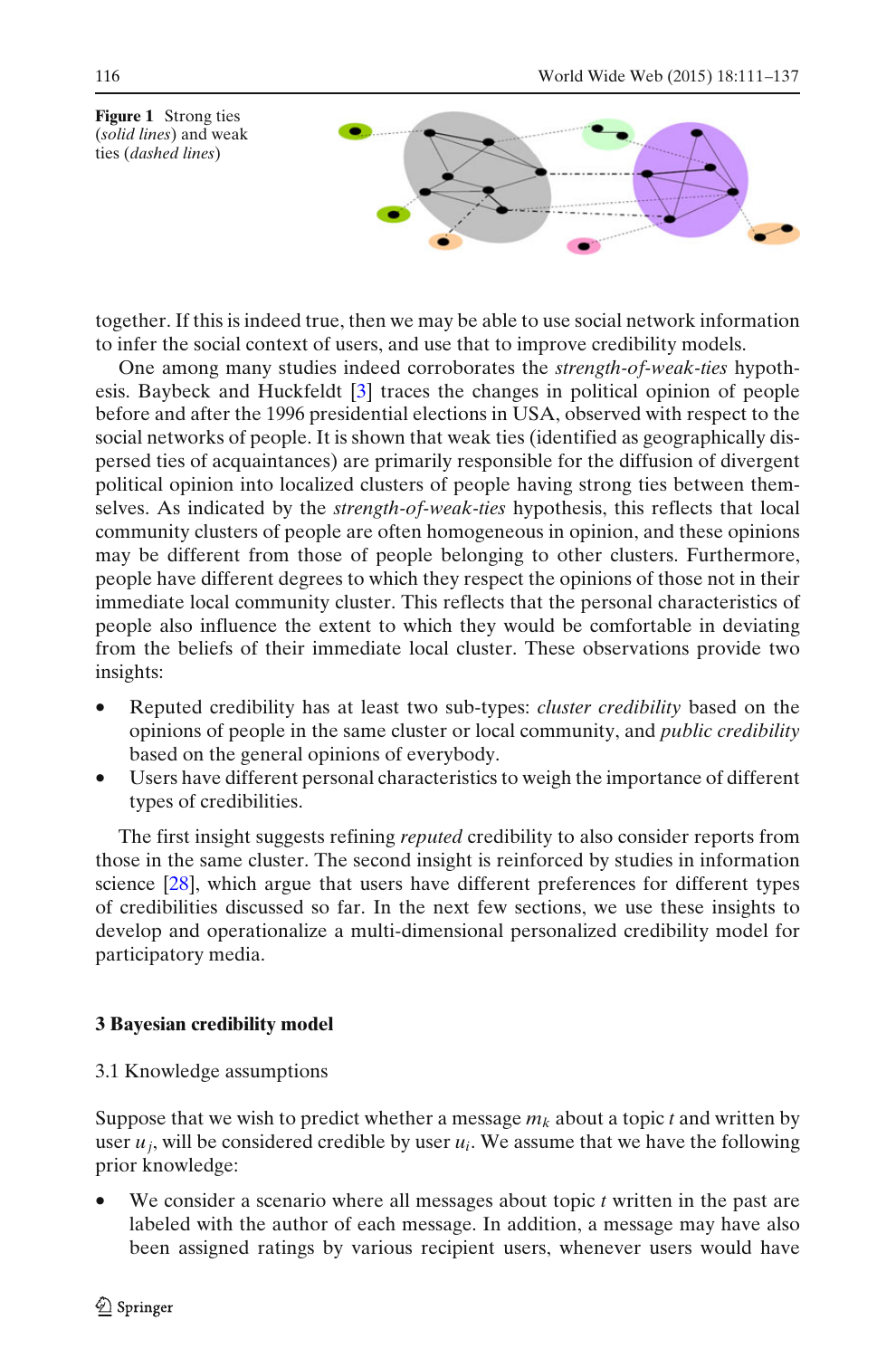<span id="page-6-0"></span>

**Figure 2** Credibility model

read the message, based on the credibility of the message for the recipient. The credibility ratings of messages are also assumed to be available.<sup>1</sup> Here, the credibility rating of a message is binary, either 1 or 0, indicating that the message is credible or not, respectively.

- Users may declare a subset of other users as their "friends". We refer to an explicitly declared relationship between two users as a *link* between them, and assume to have knowledge of the social network graph formed by all users and the links between pairs of users.
- Users may also declare topics of interest to them. We use this information, and the social network graph, to derive the *topic specif ic social network graph* for topic *t*, as the induced subgraph of the overall social network graph consisting only of those users and edges between users who are interested in topic *t*.
- For each topic specific social network graph, community identification algorithms such as [\[9,](#page-25-0) [36,](#page-26-0) [37\]](#page-26-0) can identify dense clusters of users and links. We use the definition of *strong* and *weak* ties proposed by [\[11](#page-25-0)], and refer to *strong* ties as links between users in the same cluster, and *weak* ties as links between users in different clusters. We use  $V_{it}$  to denote the local cluster of users strongly tied to user *ui* with respect to topic *t*.

These assumptions are reasonable in the case of websites such as [digg.com,](http://digg.com) which allow users to construct social networks by declaring some users as their friends. Information about message authorship and ratings given by users to messages is also available. We will show that we can use this knowledge to quantify different types of credibilities for each message with respect to each user. Then, based on ratings given by a particular user to older messages, we can use a Bayesian model to learn preferences of the user towards these different kinds of credibilities of messages. Finally, we can use this learned model to predict whether or not the new message *mk* will be considered credible by user *ui*.

### 3.2 Bayesian network

The different types of credibilities that we choose to model include cluster credibility, public credibility, experienced credibility, and role based credibility. We also propose a Bayesian network to combine them into a single credibility score. The model is shown in Figure 2 with two hidden variables as shaded ovals. Directed edges indicate

<sup>&</sup>lt;sup>1</sup>We also assume that we are beyond the cold-start stage so that the set of older messages have all received some ratings, and all users have provided at least some ratings.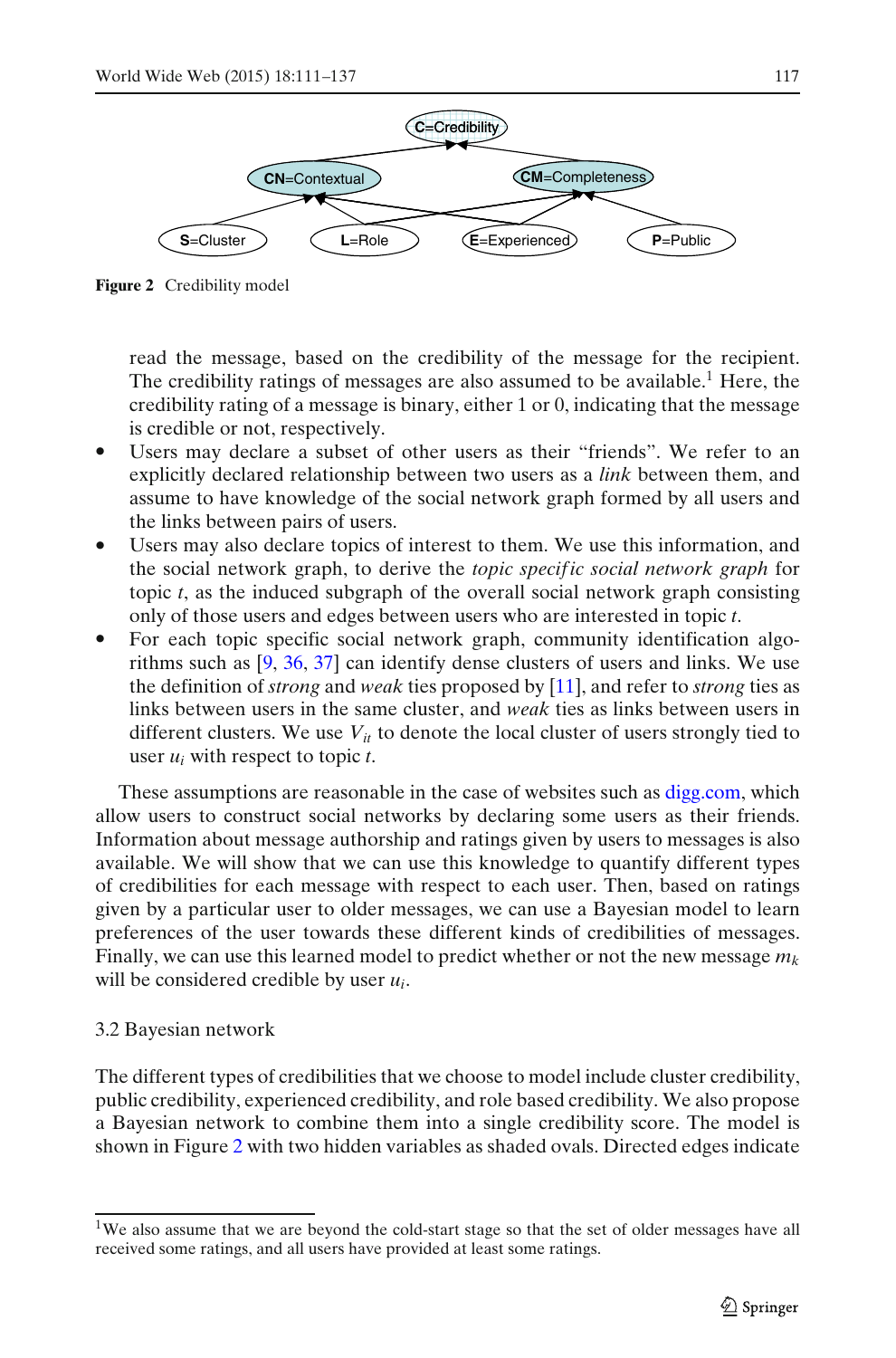a dependency from the originating variable to the target variable. Unshaded ovals represent evidence variables. The partially shaded oval for message credibility is a variable denoting the rating given by the user, and is available as an evidence variable during the training phase only. The goal is to infer this variable for a new message, given the evidence variables and the parameters of the learned model. The hidden variables help make the model more tractable to learn, and also capture the insight of being able to use social networks to infer the social context of users. We define context, completeness and the different types of credibilities as follows:

- *Context* relates to the ease of understanding of the message, based on how well the message content explains the relationship of the message to its recipient. *Simplification* of the meaning of the message [\[5\]](#page-25-0), can be considered as an outcome of the amount of *context* in the message. That is, messages that are more contextual for users, will be more simple for them to understand.
- *Completeness* denotes the depth and breadth of topics covered in the message. The *scope* of the message, or the *opinion diversity* expressed in the message [\[5](#page-25-0)], can be considered as outcomes of the degree of *completeness* of the message. That is, messages that are more complete will carry more diverse opinions or more mention of relationships with other issues.
- $s_{ikt}$  = *cluster credibility*: A sub-type of reputed credibility discussed earlier, this is based on the ratings given by other users in cluster  $V_{it}$ , that is, the cluster of user *ui*. It denotes the credibility associated by the cluster or local community of  $u_i$  to the message  $m_k$  written by  $u_j$ . We assume that opinions of users in the same cluster will contribute only to adding context to messages; their contribution to completeness is already accounted for through public credibility explained next.
- $p_{kt} = public creditibility$ : Another sub-type of reputed credibility, this is based on ratings by all the users, and reflects the general public opinion about the credibility for the message  $m_k$  written by  $u_j$ . Public credibility contributes only to the completeness of messages across all users, including the users who's opinions have already been accounted in the cluster credibility construct.
- $e_{ikt}$ = *experienced credibility*: Identical to the concept of experienced credibility discussed earlier in Section [2.2,](#page-4-0) this is based only on ratings given by user *ui* in the past, and denotes the credibility that  $u_i$  associates with the message  $m_k$ written by  $u_i$ . We distinguish between the contributions experienced credibility would make to adding context to the message, or adding completeness.
- $l_{ikt}$  *= role based credibility*: Similar to presumed credibility discussed earlier, this denotes the credibility that  $u_i$  associates with the message  $m_k$  written by users having the same role as that of  $u_i$ ; for example, based on whether the messages' authors are students, or professors, or journalists, etc.

We reason that cluster credibility will only influence contextual credibility, while public credibility will only influence completeness credibility. This is because general public opinion is by definition averaged over different contexts, and hence it will only add noise to any context specific credibility. Similarly, cluster credibility will double count the opinion of a specific cluster when judging the degree of completeness or diversity in a message. Other types of credibilities, experienced and role based, will influence both contextual and completeness credibility since they are based on the personal beliefs of the user.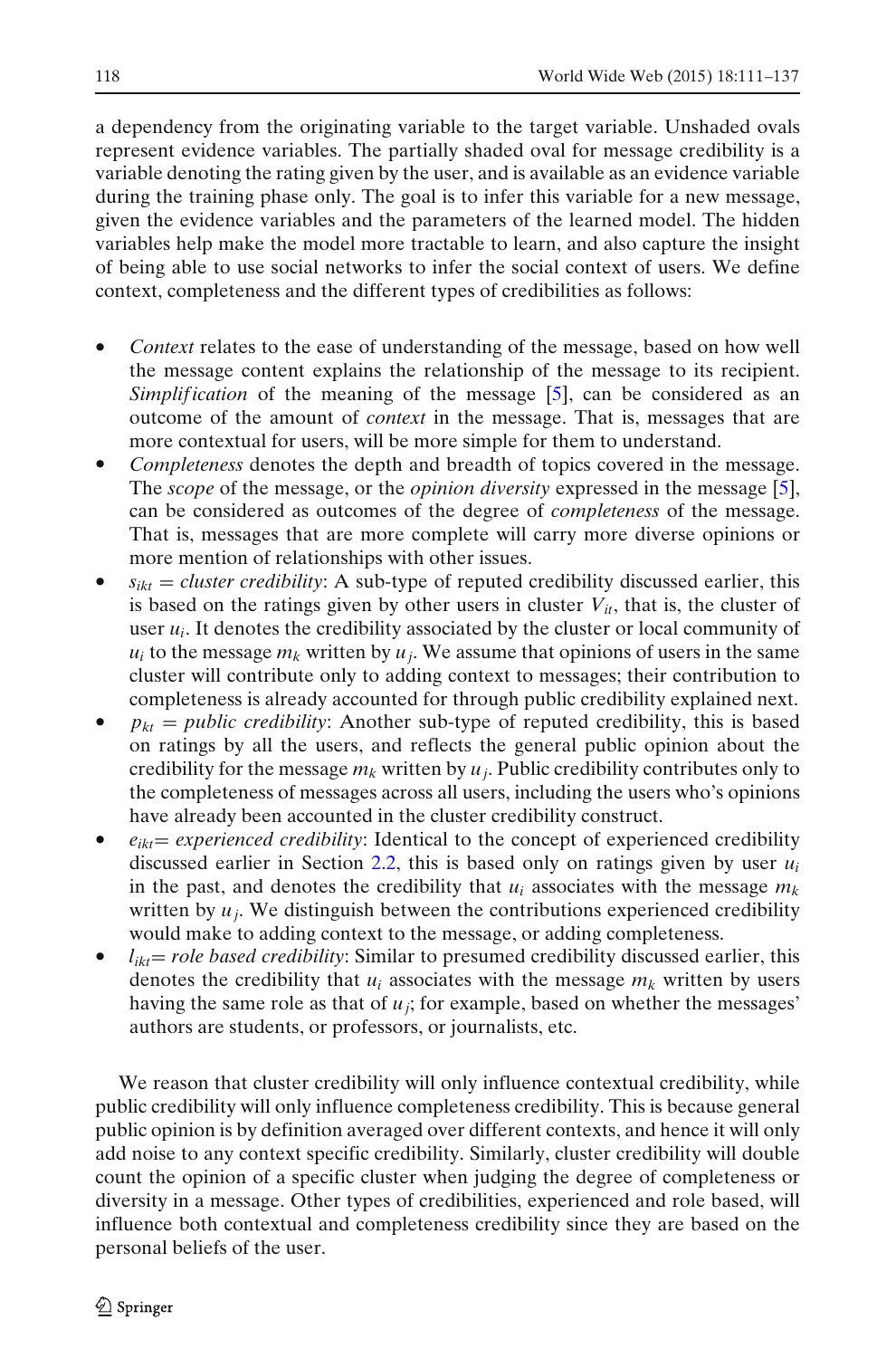<span id="page-8-0"></span>Each of the credibilities can be expressed as a real number  $\in [0, 1]$ . Our aim is to learn the distribution for  $P_i(C|E,L,S,P)$  for each user and topic based on ratings given by various users to older messages; here, {**E,L,S,P**} are evidence variables for the four types of credibilities for a message, and **C** is a variable denoting the credibility that *ui* associates with the message. Thus, for each topic *t*, a set of messages M about *t* will be used during the training phase with samples of  $(c_{ik}, e_{ik}, l_{ik}, s_{ik}, p_k)$ for different messages  $m_k \\in M$  to learn the topic specific credibility models for  $u_i$ . Assuming that a user's behavior with respect to preferences for different kinds of credibilities remains consistent over time, the learned model can now be used to predict  $c_{ix}$  for a new message  $m_x$  about topic *t*, that is,  $P_{it}(c_{ix}|e_{ix}, l_{ix}, s_{ix}, p_x)$ .

## 3.3 Meeting the design principles

Our modeling method is able to satisfy three out of the four design principles listed in Section [1.](#page-1-0) (*D-1*) The model takes into account personal and contextual opinions of people that may influence their credibility judgements. (*D-2*) The model is learned in a personalized manner for each user, and allows to accommodate varying degrees of openness of users to respect opinions of other users. (*D-3*) Different model instances are learned for different topics, making credibility judgements topic specific. (*D-4*) We will show in the next section that the fourth principle of allowing mistakes by credible users and useful messages by less-credible users can also be modeled in this framework.

### **4 Credibility computation**

In this section, we describe how the different types of credibilities can be computed based on social network information, ratings given by users to messages, and authorship information. The notion of credibility of messages is extended to credibility of users as well. We first list the axioms that are the basis for our formulation to quantify the various types of credibilities, and then give the actual computation process.

## 4.1 Axioms to calculate credibility

We use the axiomatic assumptions embodied in the following relationships:

- *A-1*: A message is credible if it is rated highly by credible users.
- *A-2*: A user is credible if messages written by her are rated highly by other credible users.
- *A-3*: A user is also credible if ratings given by her are consistent with the ratings given by credible users.
- *A-4*: A user is also likely credible if she is linked to by many other credible users in the social network.

There is clearly a recursive relationship between these axioms. We solve the recursion using fixed-point Eigenvector computations, as described next.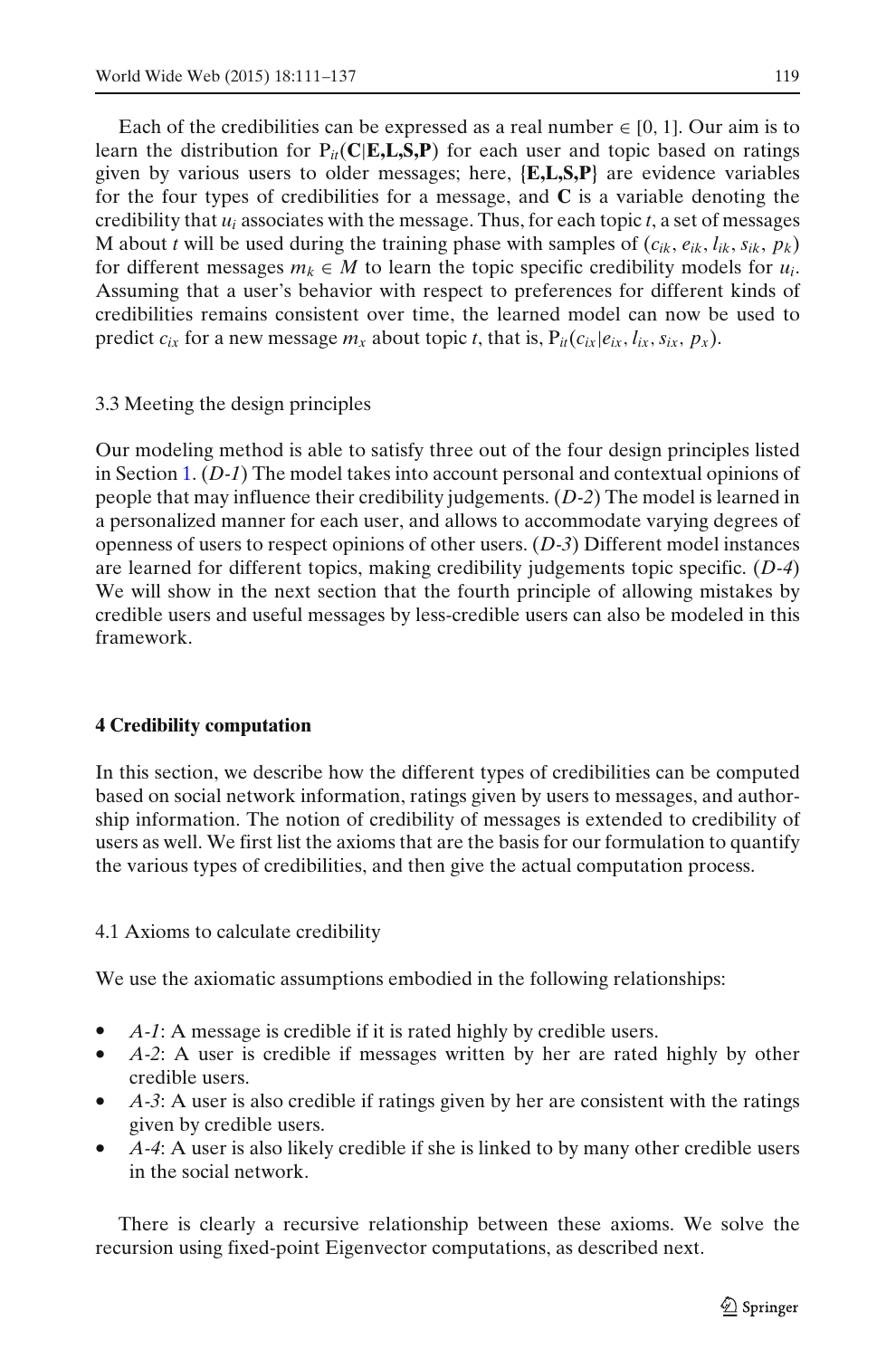### 4.2 Calculation of evidence variables

We henceforth assume that we are operating within some topic *t*, and drop the subscript for simplicity. As stated in the knowledge assumptions earlier, we start with the following information that will be a part of our training set.

- **A[k,n]**: A matrix for *k* messages and *n* users, where  $a_{ij} \in \{0, 1\}$  indicates whether message *mi* was written by *uj*;
- **R[k,n]**: A ratings matrix for *k* messages and *n* users, where  $r_{ii} \in \{0, 1\}$  indicates the rating given to message  $m_i$  by user  $u_j$ <sup>2</sup>
- **N[n,n]**: A social network matrix where  $n_{ij} \in \{0, 1\}$  indicates the presence or absence of a link from user  $u_i$  to user  $u_j$ . We also assume that the clustering algorithm can identify clusters of strong ties among users, connected to other clusters through weak ties.

Our goal is to find a method to compute the evidence variables for the Bayesian model using the axioms given above. The evidence variables can be expressed as the matrices **E[n,k]**, **L[n,k]**, **S[n,k]**, and **P[k]**, containing the credibility values for messages. Here,  $p_k$  is the public credibility for message  $m_k$  authored by user  $u_i$ .  $e_{ij}$  and  $l_{ij}$  are the experienced and role based credibilities respectively for message  $m_k$  according to the self-beliefs of user  $u_i$ . Similarly,  $s_{ij}$  is the cluster credibility for message  $m_k$  according to the beliefs of the users in  $u_i$ 's cluster  $V_i$ . Once these evidence variables are computed for older messages, they are used to learn the Bayesian model for each user. Subsequently, for a new message, the learned model for a user is used to predict the credibility of the new message for the user.

We begin with computation of the evidence variable matrix for public credibility **P**; we will explain later how other credibilities can be computed in a similar fashion.

1. Let **P [n]** be a matrix containing the public credibilities of users, and consider the credibility of a message as the mean of the ratings for the message, weighted by the credibility of the raters (*A-1*):

$$
p_k = \sum_i r_{ki} \cdot p'_i / |r_{ki} > 0|
$$

Here, the denominator counts the number of occurrences of ratings greater than 0. This is the same as writing  $P = R_r \cdot P'$ , where  $R_r$  is the row-stochastic form of **R**, ie. the sum of elements of each row  $= 1$ .

- 2. The credibility of users is calculated as follows:
	- 2a. Consider the credibility of a user as the mean of the credibilities of the messages written by her (*A-2*):

$$
p_i' = \sum_k p_k / |p_k|
$$

This is the same as writing  $P' = A_c^T \cdot P$ , where  $A_c$  is the column-stochastic form of **A**; and  $A_c^T$  is the transpose of  $A_c$ .

 $2$ We assume in this paper that the ratings are binary. However, our method can be easily generalized to real-valued ratings as well. In the future, we also plan to extend the method to accept explicit negative ratings using distrust propagation [\[12\]](#page-25-0).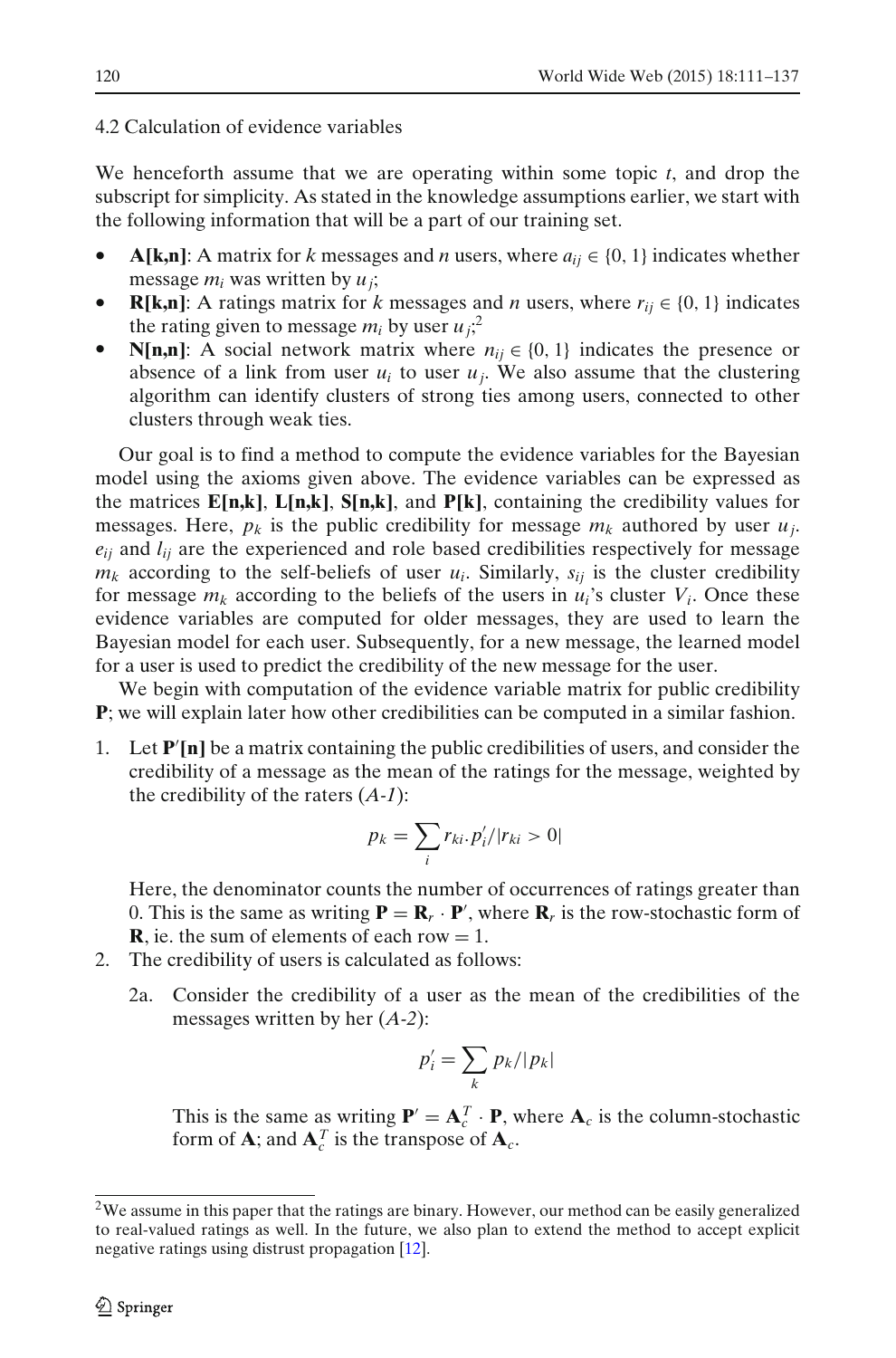<span id="page-10-0"></span>2b. The above formulation indicates a fixed point computation:

$$
\mathbf{P}' = A_c^T \cdot \mathbf{R}_r \cdot \mathbf{P}' \tag{1}
$$

Thus, **P**' can be computed as the dominant Eigenvector of  $A_c^T \cdot R_r$ . This formulation models the first two axioms, but not yet the ratings-based credibility (*A-3*) and social network structure of the users (*A-4*). This is done as explained next.

2c. Perform a fixed-point computation to infer the credibilities **G[n]** acquired by users from the social network (*A-4*):

$$
\mathbf{G} = (\beta \cdot \mathbf{N}_r^T + (\mathbf{1} - \beta) \cdot \mathbf{Z}_c \cdot \mathbf{1}^T) \cdot \mathbf{G}
$$
 (2)

Here,  $\beta \in (0, 1)$  denotes a weighting factor to combine the social network matrix **N** with the matrix **Z** that carries information about ratings given to messages by users. We generate **Z** by computing  $z_i$  as the mean similarity in credibility ratings of user  $u_i$  with all other users. The ratings similarity between a pair of users is computed as the Jacquard's coefficient of common ratings between the users. Thus, *zi* will be high for users who give credible ratings, that is, their ratings agree with the ratings of other users (*A-3*). In this way, combining the social-network matrix with ratings-based credibility helps to model the two remaining axioms as well. Note that  $\mathbf{Z}_c[\mathbf{n}]$  is a column stochastic matrix and **1[n]** is a unit column matrix; augmenting **N** with  $\mathbf{Z}_c \cdot \mathbf{1}^T$  provides an additional benefit of converting  $\tilde{\mathbf{N}}$  into an irreducible matrix so that its Eigenvector can be computed. $3$ 

2d. The ratings and social network based scores are then combined together as:

$$
\mathbf{P}' = (\alpha \cdot \mathbf{A}_c^T \cdot \mathbf{R}_r + (1 - \alpha) \cdot \mathbf{G}_c \cdot 1^T) \cdot \mathbf{P}'
$$
 (3)

Here again **1** is a unit column matrix, and  $\alpha \in (0, 1)$  is a weighting factor. The matrix  $P'$  can now be computed as the dominant Eigenvector using the power method.

## 3. Once  $P'$  is obtained,  $P$  is calculated in a straightforward manner as  $P = R_r \cdot P'$ .

Note that the above method is only one way of combining the different pieces of information we have. Our objective in presenting this method is to show that information about social networks, ratings, and authorship can be combined together and to then examine the performance of this method compared to competing approaches.

The above process is to compute the public credibilities **P[k]** of messages. The processes to compute cluster **S[n,k]**, experienced **E[n,k]**, and role based **L[n,k]** credibilities are identical, except that different cluster credibilities are calculated with respect to each cluster in the social network, and different experienced and role based credibilities are calculated with respect to each user. This is why cluster and

<sup>&</sup>lt;sup>3</sup>This step is similar to the Pagerank or HITS computations for the importance of Internet web pages [\[20](#page-25-0), [26](#page-26-0)]. The matrix **N** can be considered as the link matrix of web-pages, and the matrix **Z** as the pagerank personalization matrix. The output matrix **G** then essentially ranks the web-pages in order of their importance, after taking personalization into account.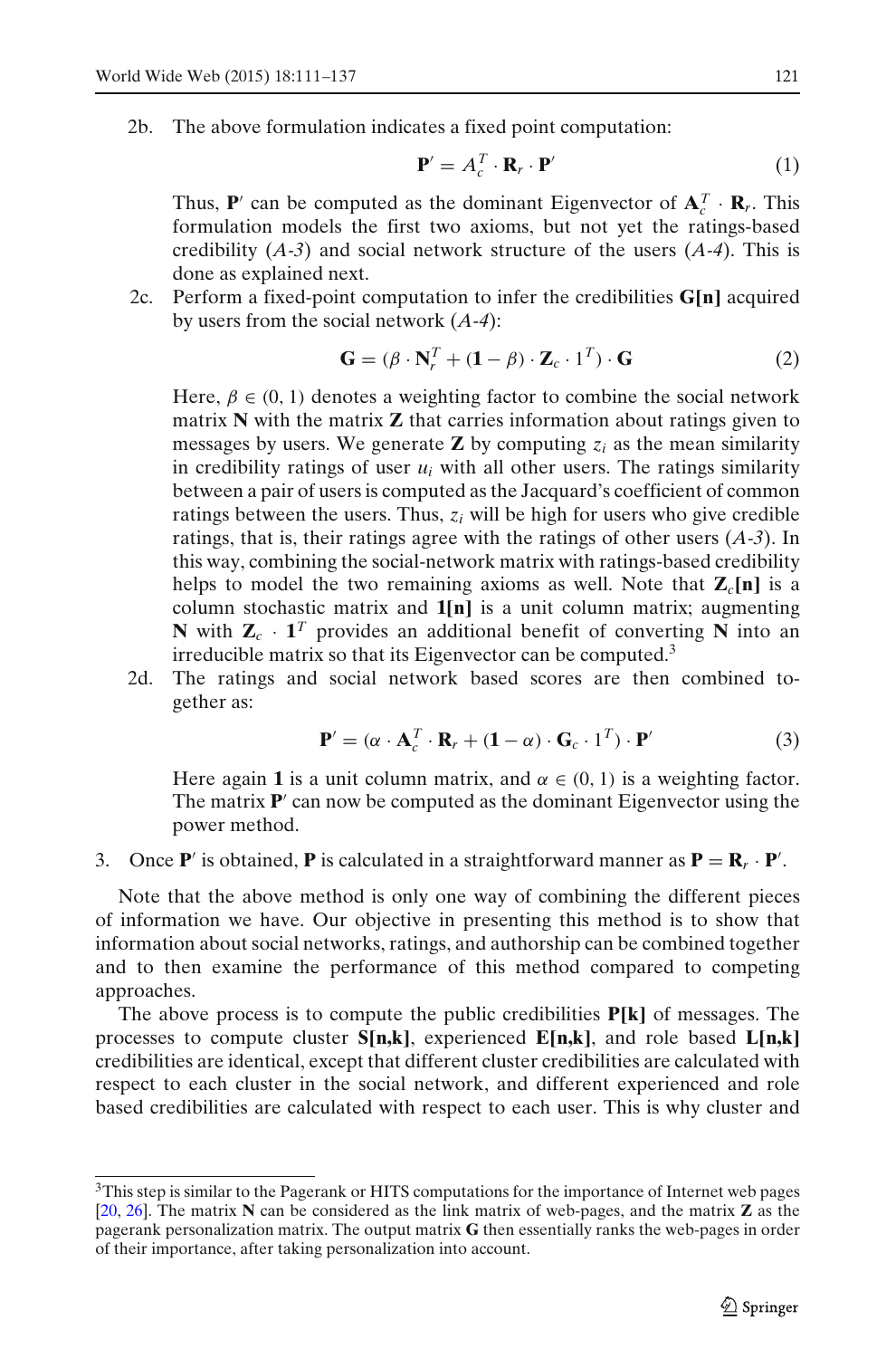### **Algorithm 1** Training set preparation

Input:  $A[k,n], R[k,n], N[n,n]$ Output:  $P[k]$ ,  $E[n,k]$ ,  $S[n,k]$ ,  $P'[k]$ ,  $E'[n,n]$ ,  $S'[n,n]$ 1. Compute similarity matrix  ${\bf Y}[{\bf n},{\bf n}]$ forall  $i \in 1..n, j \in 1..n, i \neq j$  do forall  $m \in 1..k$  do if  $R[m,i] = R[m,j]$  then  $\mathbf{Y}[\mathbf{i},\mathbf{j}] \leftarrow \mathbf{Y}[\mathbf{i},\mathbf{j}] \mathbf{+} \frac{1}{k}$ 2. Compute public credibilities  $P[k], P'[n]$  $\mathbf{Z}[\mathbf{n}] \leftarrow 0$ forall  $i \in 1..n$  do forall  $j \in 1..n$  do  $|Z[i] \leftarrow Z[i] + Y[j,i]$ Solve for  $\mathbf{G}[\mathbf{n}]$ :  $\mathbf{G} = (\beta \cdot \mathbf{N}_r^T + (\mathbf{1} - \beta) \cdot \mathbf{Z}_c \cdot \mathbf{1}^T) \cdot \mathbf{G}$ Solve for  $\mathbf{P}'[\mathbf{n}]$ :  $\mathbf{P}' = (\alpha \cdot \mathbf{A}_c^T \cdot \mathbf{R}_r + (\mathbf{1}-\alpha) \cdot \mathbf{G}_c \cdot \mathbf{1}^T) \cdot \mathbf{P}'$  $\mathbf{P} \leftarrow \mathbf{R}_r \cdot \mathbf{P}'$ 3. Compute cluster credibilities  $S[n,k]$ ,  $S'[n,n]$ **forall** Cluster  $V_c \in$  clusters in social network **do**  $\mathbf{Z}[\mathbf{n}] \leftarrow 0$  $\mathbf{G}[\mathbf{n}] \leftarrow 0, \mathbf{P}[\mathbf{n}] \leftarrow 0, \mathbf{P}'[\mathbf{n}] \leftarrow 0, \mathbf{R}[\mathbf{k}, \mathbf{n}] \leftarrow 0$ forall  $j \in users$  in  $V_c$  do for<br>all  $i\in 1..n$  do  $\vert Z[i] \leftarrow Z[i] + Y[j,i]$ for<br>all  $m\in 1..k$  do  $|\quad \mathbf{R}[\text{m,j}]\leftarrow \mathbf{R}[\text{m,j}]$ Solve for  $\mathbf{G}[\mathbf{n}]$ :  $\mathbf{G} = (\beta \cdot \mathbf{N}_{r}^{T} + (1-\beta) \cdot \mathbf{Z}_{c} \cdot \mathbf{1}^{T}) \cdot \mathbf{G}$ Solve for  $\underline{\mathbf{P}}'[\mathbf{n}]$ :  $\underline{\mathbf{P}}' = (\alpha \cdot \mathbf{A}_c^T \cdot \underline{\mathbf{R}}_r + (1-\alpha) \cdot \underline{\mathbf{G}}_c \cdot \overline{\mathbf{1}}^T) \cdot \underline{\mathbf{P}}'$  $\underline{\mathbf{P}} = \underline{\mathbf{R}}_r \cdot \underline{\mathbf{P}}$ forall  $j \in users$  in  $V_c$  do forall  $m \in 1..k, u \in 1..n$  do  $\left[\begin{array}{c} \mathrm{S}'[\mathrm{j},\mathrm{u}] \leftarrow \mathrm{P}'[\mathrm{u}]; \, \mathrm{S}[\mathrm{j},\mathrm{m}] \leftarrow \mathrm{P}[\mathrm{m}] \end{array}\right]$ 4. Compute experienced credibilities  $E[n,k]$ ,

 $E'[n,n]$ forall  $User i \in 1..n$  do  $\mathbf{Z}[\mathbf{n}] \leftarrow 0$  $\mathbf{G}[\mathbf{n}] \leftarrow 0, \mathbf{P}[\mathbf{n}] \leftarrow 0, \mathbf{P}'[\mathbf{n}] \leftarrow 0, \mathbf{R}[\mathbf{k}, \mathbf{n}] \leftarrow 0$ forall  $j \in 1..n$  do  $\left[\begin{array}{c} \mathbf{Z}[\mathbf{j}] \leftarrow \mathbf{Y}[\mathbf{j},\mathbf{i}] \end{array}\right]$ forall  $m \in 1..k$  do Solve for  $\mathbf{G}[\mathbf{n}]: \mathbf{G} = (\beta \cdot \mathbf{N}_r^T + (\mathbf{1} - \beta) \cdot \mathbf{Z}_c \cdot \mathbf{1}^T) \cdot \mathbf{G}$ Solve for  $\overline{\mathbf{P}}'[\mathbf{n}]$ :  $\overline{\mathbf{P}}' = (\alpha \cdot \mathbf{A}_c^T \cdot \mathbf{R}_r + (\mathbf{1} - \alpha) \cdot \mathbf{G}_c \cdot \mathbf{I}^T) \cdot \mathbf{P}'$  $\underline{\mathbf{P}} \leftarrow \underline{\mathbf{R}}_r . \underline{\mathbf{P}}'$ forall  $m \in 1..k, u \in 1..n$  do  $|\quad \mathbf{E}'[\mathbf{i}, \mathbf{u}] \leftarrow \mathbf{P}'[\mathbf{u}]; \, \mathbf{E}[\mathbf{i}, \mathbf{m}] \leftarrow \mathbf{P}[\mathbf{m}]$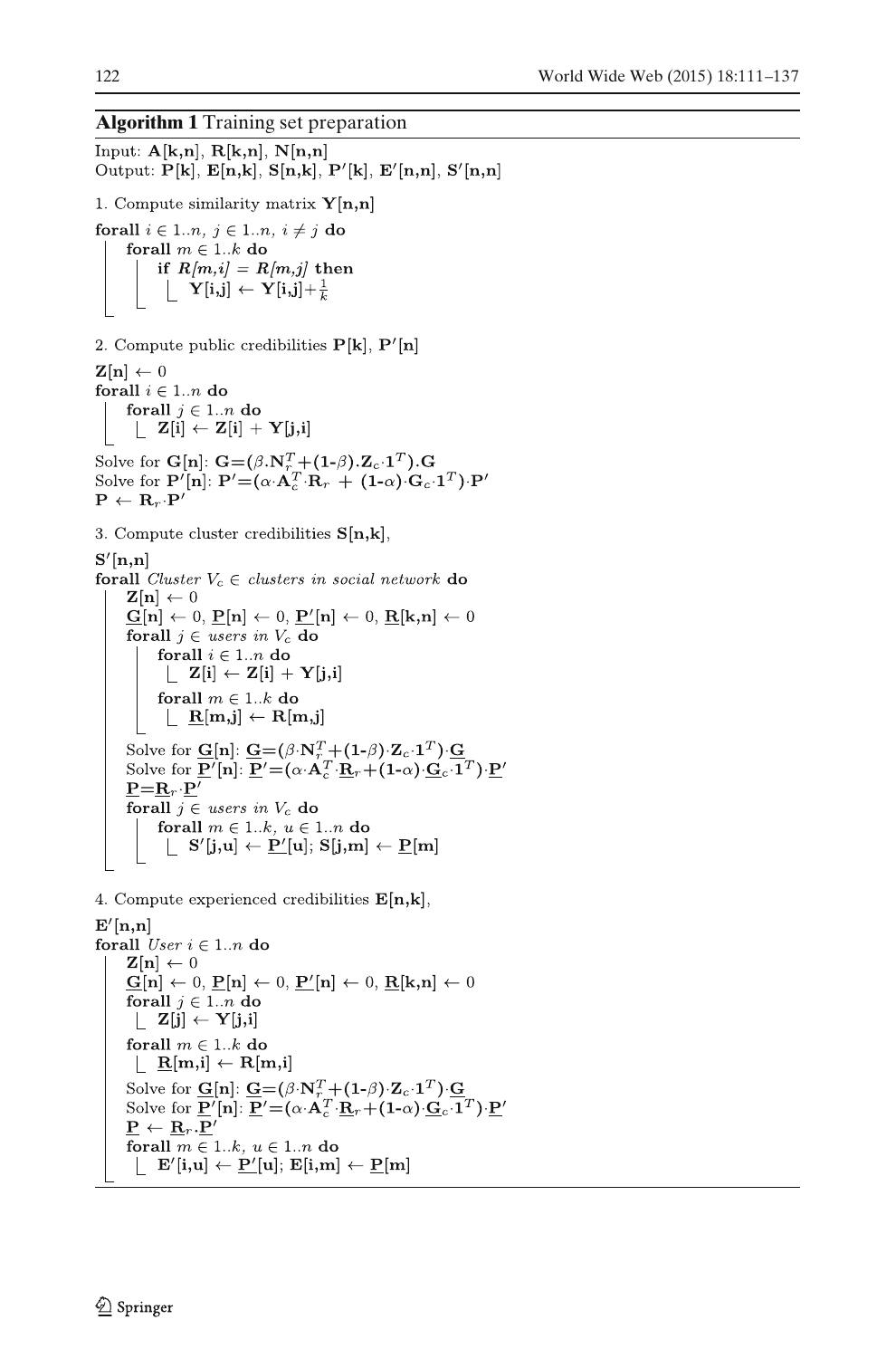experienced credibility matrices are 2-dimensional, while the public credibility is only 1-dimensional. For example, considering a message  $m_3$  and a recipient user  $u_1$ ,  $P[3]$  is the public credibility of message  $m_3$ ;  $E[1,3]$  is the experienced credibility of message  $m_3$  according to the self-belief of recipient  $u_1$ ; **L[1,3]** is the role based credibility of message  $m_3$  also according to the self-belief of recipient  $u_1$ ; and **S[1,3]** is the cluster credibility of message  $m_3$  according to the beliefs of users in cluster  $V_1$  of recipient  $u_1$ . The processing steps for computing these quantities are outlined in Algorithm 1; A description of the processing steps for computing these quantities is as follows:

- The cluster credibilities  $S[n,k]$  are computed in the same manner as the public credibilities, but after modifying the ratings matrix **R** to contain only the ratings of members of the same cluster. Thus, the above process is repeated for each cluster, modifying **R** in every case. For each users  $u_i$  belonging to cluster  $V_i$ ,  $s_{ik}$ is then equal to the cluster credibility value for message  $m_k$  with respect to  $u_i$ . The matrix **Z** in the computation on the social network matrix is also modified. When computing the cluster credibilities for cluster  $V_i$ , element  $z_i$  of **Z** is calculated as the mean similarity of user  $u_j$  with users in cluster  $V_i$ . Thus,  $z_j$  will be high for users who are regarded credible by members of cluster  $V_i$  because their ratings agree with the ratings of the cluster members.
- The experienced credibilities  $E[n,k]$  are computed in the same manner as well, but this time for each user by modifying the ratings matrix **R** to contain only the ratings given by the user. The matrix **Z** is also modified each time by considering  $z_i$  as the similarity between users  $u_i$  and  $u_j$ , when calculating the experienced credibilities for *ui*.
- Role based credibility is computed as the mean experienced credibilities of users having the same role. However, we do not use role based credibility in our evaluation because sufficient user profile information was not available in the digg dataset used by us. Henceforth, we ignore **L[n,k]** in our computations.

| <b>Algorithm 2</b> Inference phase (ratings based)                                                                       |  |  |  |  |
|--------------------------------------------------------------------------------------------------------------------------|--|--|--|--|
| Input: User <i>i</i> , Cluster $V_i$ of user <i>i</i> , Message <i>m</i> ;                                               |  |  |  |  |
| Ratings $R[n,m]$ given by other users to m;                                                                              |  |  |  |  |
| Learned model for user i                                                                                                 |  |  |  |  |
| Output: P(user <i>i</i> will find <i>m</i> to be credible $\mid R[k]\rangle$                                             |  |  |  |  |
| $p_m \leftarrow \text{mean}(\mathbf{R}[\mathbf{j},\mathbf{m}] \cdot \mathbf{P}'[\mathbf{j}])_{i \in 1n}$                 |  |  |  |  |
| $s_{im} \leftarrow \text{mean}(R[\mathbf{j},\mathbf{m}] \cdot \mathbf{S}'[\mathbf{i},\mathbf{j}])_{j \in 1n}$            |  |  |  |  |
| $e_{im} \leftarrow \text{mean}(\boldsymbol{R}[\mathbf{j},\mathbf{m}]\cdot \mathbf{E}'[\mathbf{i},\mathbf{j}])_{i\in 1n}$ |  |  |  |  |
| $P(c_{im} p_{im}, s_{im}, e_{im}) \leftarrow MCMC$ on learned model for i                                                |  |  |  |  |

## 4.3 Model learning

Once various types of credibilities for messages are calculated with respect to different users, this data is used to learn the Bayesian model for each user and topic of interest using the Expectation-Maximization (EM) algorithm [\[29](#page-26-0)]. Model parameters are learned to predict for user  $u_i$  interested in topic t, the probability  $P_{it}(c_{ix}|e_{ix}, s_{ix}, p_x)$ that  $u_i$  will find a new message  $m_x$  to be credible.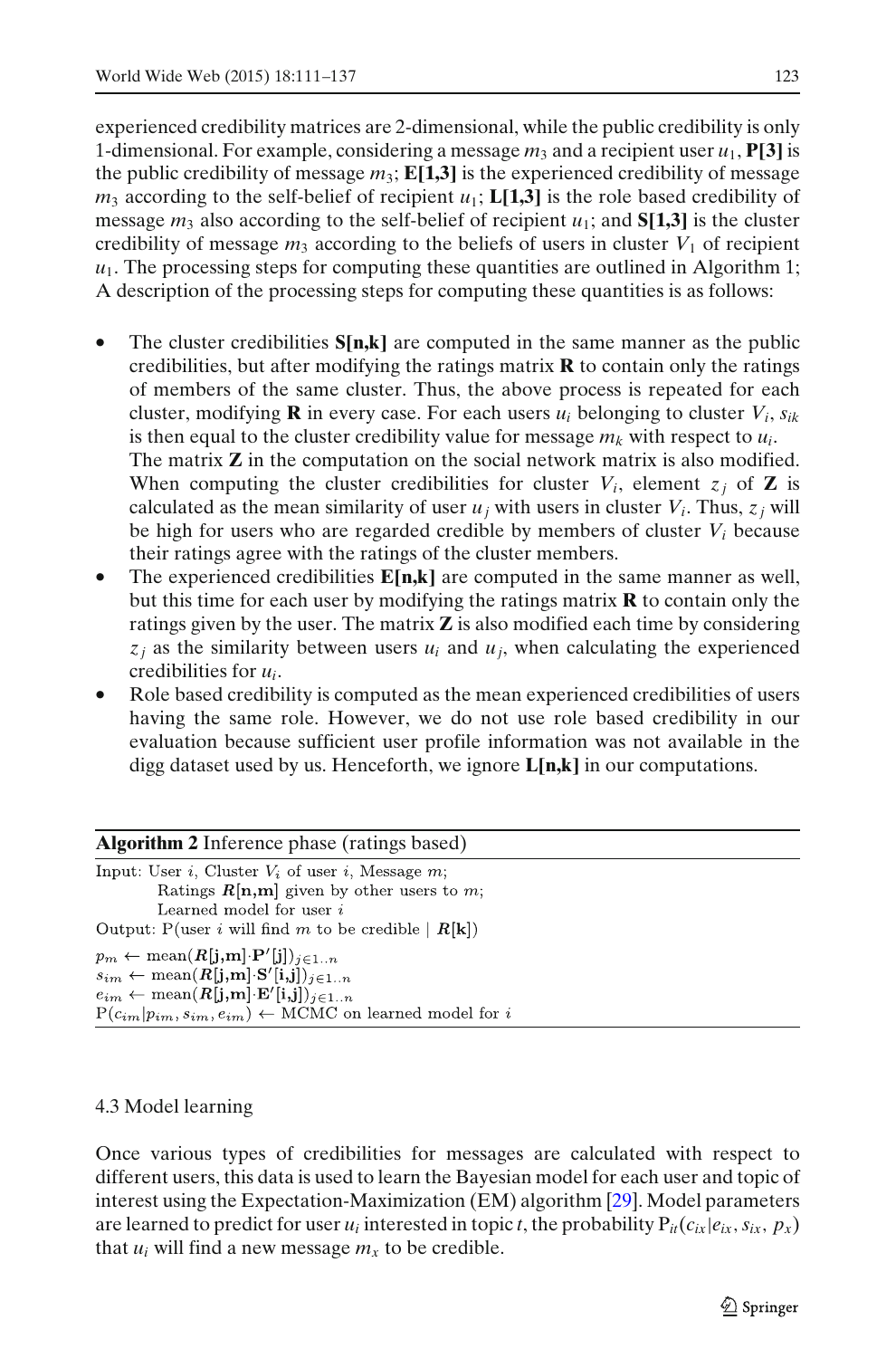## <span id="page-13-0"></span>4.4 Inference

Now, for a new message  $m<sub>x</sub>$ , the evidence variables are calculated with respect to a recipient user *ui* in one of two ways as described next, and the learned model is used to produce a probabilistic prediction of whether  $u_i$  would find  $m_x$  to be credible.

- *Authorship*: The four types of credibilities of the message are considered to be the same as the corresponding four types of credibilities of its author with respect to *ui*.
- *Ratings*: The cluster and public credibilities are calculated as the weighted mean of ratings for the message given by other users and the credibilities of these users with respect to  $u_i$ . The experienced and role based credibilities are the same as the corresponding credibilities of the message author with respect to *ui*.

As we will show in the evaluation, the ratings method performs better than the authorship method. This also meets the fourth design principle (*D-4*) listed in Section [1.](#page-1-0) Since credibility is evaluated through ratings given to the message by various users, it allows new users to popularize useful messages written by them because their own credibility does not play a role in the computations. It also allows credible users to make mistakes because the credibility of the author is not taken into account.

Given the evidence variables for the new message, and the learned Bayesian model, the probability of  $u_i$  finding the message to be credible is computed using standard belief propagation methods such as Markov–Chain–Monte–Carlo (MCMC) [\[29](#page-26-0)]. The outline is given in Algorithm 2.

## **5 Evaluation**

We present our evaluation in two parts. First, we validate our hypothesis that social networks give an indication of context and completeness. This is done through surveys of real users of [orkut.com,](http://orkut.com) a popular social networking website. Second, we test our Bayesian model for credibility assessment on a dataset obtained from [digg.com,](http://digg.com) a popular knowledge sharing website.

## 5.1 Hypothesis testing for context and completeness

The hypothesis we wish to test can be stated as follows:

*Given a classif ication of ties as strong or weak in a topic specif ic social network, people with strong ties linking each other share a similar social context than with weak ties, and people with weak ties linking each other provide more completeness than strong ties.*

We crawled a popular social networking website, Orkut, and validated the hypothesis through surveys of real users.

## *5.1.1 Preparation of the dataset*

We wrote a web-crawler that screen-scraped a snow-ball sample from [Orkut.com](http://Orkut.com) to obtain a social network graph of almost 800,000 users. Snowball sampling has a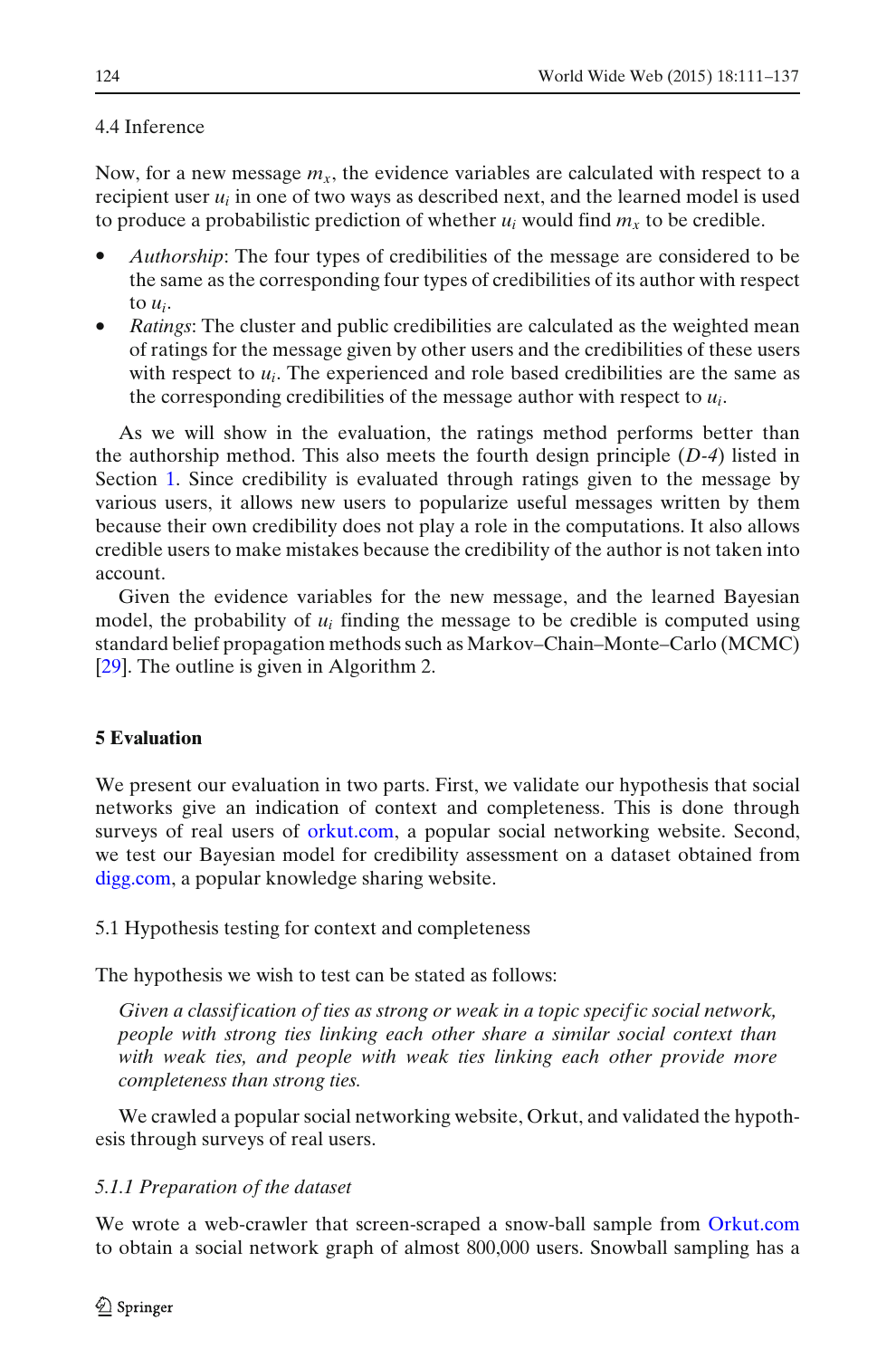tendency to oversample hubs, and therefore we identified a core-set of approximately 42,000 users whose social network graph was known to a high degree of completion. This was done by recording only those users whose indegree was close to their outdegree in the initial larger dataset, making use of the evidence that the Orkut social graph has been seen to have a high degree of reciprocity [\[25\]](#page-26-0). This coreset of 42,000 users was used for further analysis, and the graph was considered as undirected for our experiments.

The graph followed a power-law in degree distribution with a truncation at 200, as also noticed in multiple other related studies  $[1, 25]$  $[1, 25]$  $[1, 25]$ . Orkut users can subscribe to various communities of interest and participate in discussions; we also crawled the community memberships for the set of users in our dataset, and a large number of discussions (ie. *messages*) in these communities. Orkut allows communities to link to other related communities; we then crawled the community graph and clustered it to derive coarse topics using a flow-stochastic graph clustering algorithm [\[37](#page-26-0)]. Some examples of topic clusters of communities that were identified were {*Books*, *Literature*, *Simply books*}, and {*Mumbai*, *Mumbai that I dream about*, *Mumbai bloggers*}. This indicates that related communities were indeed present in the same clusters to determine broad topics of interest. From this we were able to obtain the interests of users in different topics. Knowledge of user interests allowed us to extract *topic specif ic social networks* consisting of only those users and edges among users who were interested in a particular topic. We then selected four topic specific networks for our analysis: *Economics*, *Orissa* (a state in India), *Books*, and *Mumbai* (a city in India). Henceforth, any statistics about these clusters will be described in the same order.

### *5.1.2 Tie classif ication*

Our hypothesis is based on the assumption that the nature of ties being strong or weak is given as a prior. We therefore first classify the ties between people in our dataset as being strong or weak, and then use this classification to validate the hypothesis. We assume that strong and weak ties can be differentiated from each other based on some clustering algorithm. Although significant research exists on the identification of such clusters  $[36]$ , since we were agnostic to the actual choice of the clustering algorithm, we use the same flow-stochastic graph clustering algorithm [\[37](#page-26-0)] used earlier, to cluster the social network graph of all the 42,000 users. This algorithm has a configurable parameter to control the granularity of clustering, and hence produces different clusterings for different parameter values. We choose the parameter value that produces the closest agreement with user surveys, as described next.

We randomly chose {300, 250, 200, 500} users from the four topics respectively, and sent them a personalized survey in which we asked them questions about 5 of their randomly chosen friends with whom they had an explicitly declared reciprocal relationship. We asked these users to rate their five friends on a 5-point scale, giving a score of 1 to an acquaintance and a score of five to a close friend, and to also indicate the frequency of communication with them. This data allowed us to use communication frequency, emotional intensity, and reciprocity of a tie as proxies for the strength of a tie [\[11](#page-25-0)]. A total of 314 responses were obtained across the four topics, with ratings for 1,473 links. We then compared these ratings with the classification into strong and weak ties produced by the clustering algorithm.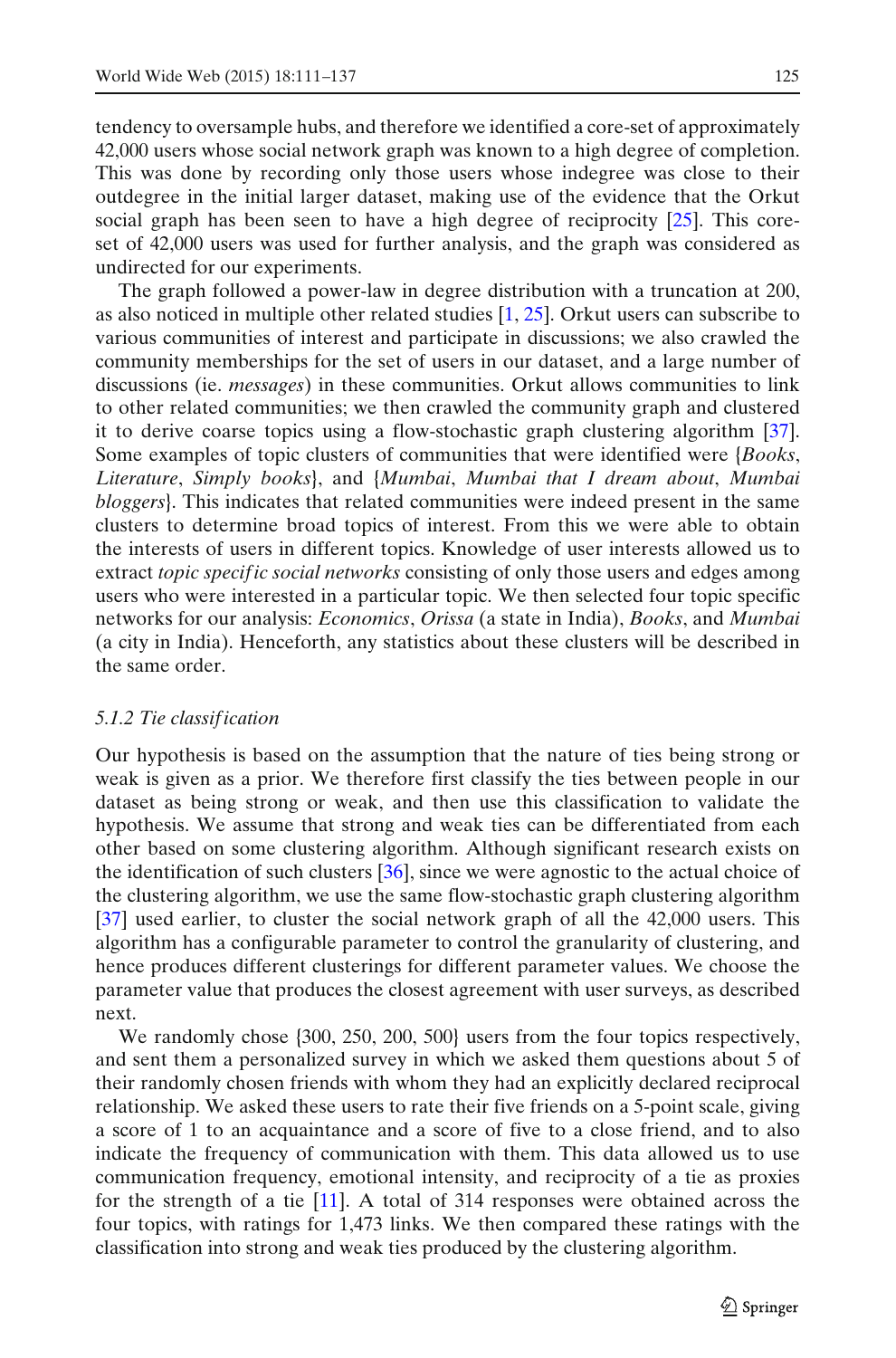

**Figure 3** Mass-distribution of strong and weak ties in the topic cluster for Orissa

The best choice of parameter gave a correlation of 0.76 between the classifications produced by the clustering algorithm and the classifications obtained from the usersurveys. The clustering produced by this choice of parameter was used for subsequent analysis. To give a visual explanation, Figure 3 shows the mass-distribution of the number of strong and weak links of users over the population of users interested in the topic of Orissa. It can be seen that a few *self-referential* users, ie. those users who link back to other users in their own cluster, have many strong ties but few weak ties, while other *hub* users have many weak ties. The distribution characteristics in fact depend on the topic; other topic clusters have very different characteristics [\[32\]](#page-26-0).

#### *5.1.3 Role of social ties*

To test this hypothesis, we randomly chose 125 users per topic, and sent them a list of 5 of their friends who were also interested in the same topic. The users were not told which of their friends had been classified as strong or weak by our clustering algorithm. They were only asked to rank their friends on a 5-point scale to assess how much contextual and complete information each friend contributes to the user. We did this by framing a different question for each topic such that it captured the notion of context and completeness that we have defined. For example, we asked the users interested in Orissa to assume that they have to rely on their friends for the latest news about happenings in the state. Then we asked them to rank their friends based on how well the friends knew about their specific interests in Orissa (∼*context*), and how often the friends provided diverse viewpoints about happenings in Orissa (∼*completeness*).

We received replies from  $\{57, 46, 64, 63\}$  users across the 4 topics, with information about {195, 204, 187, 188} links respectively. Each tie was then assigned three labels:

- {*strong, weak*}, given by the clustering algorithm.
- {*provides, does not provide*} context, given by the user surveys.
- {*provides, does not provide*} completeness, given by the user surveys.

*Welch t-test* We produced two sub-samples of ties: (*strong tie*, {*provides, does not provide*} *context*), and (*weak tie*, {*provides, does not provide*} *context*). We then used the Welch t-test to compare the means of the first and second sub-samples by forming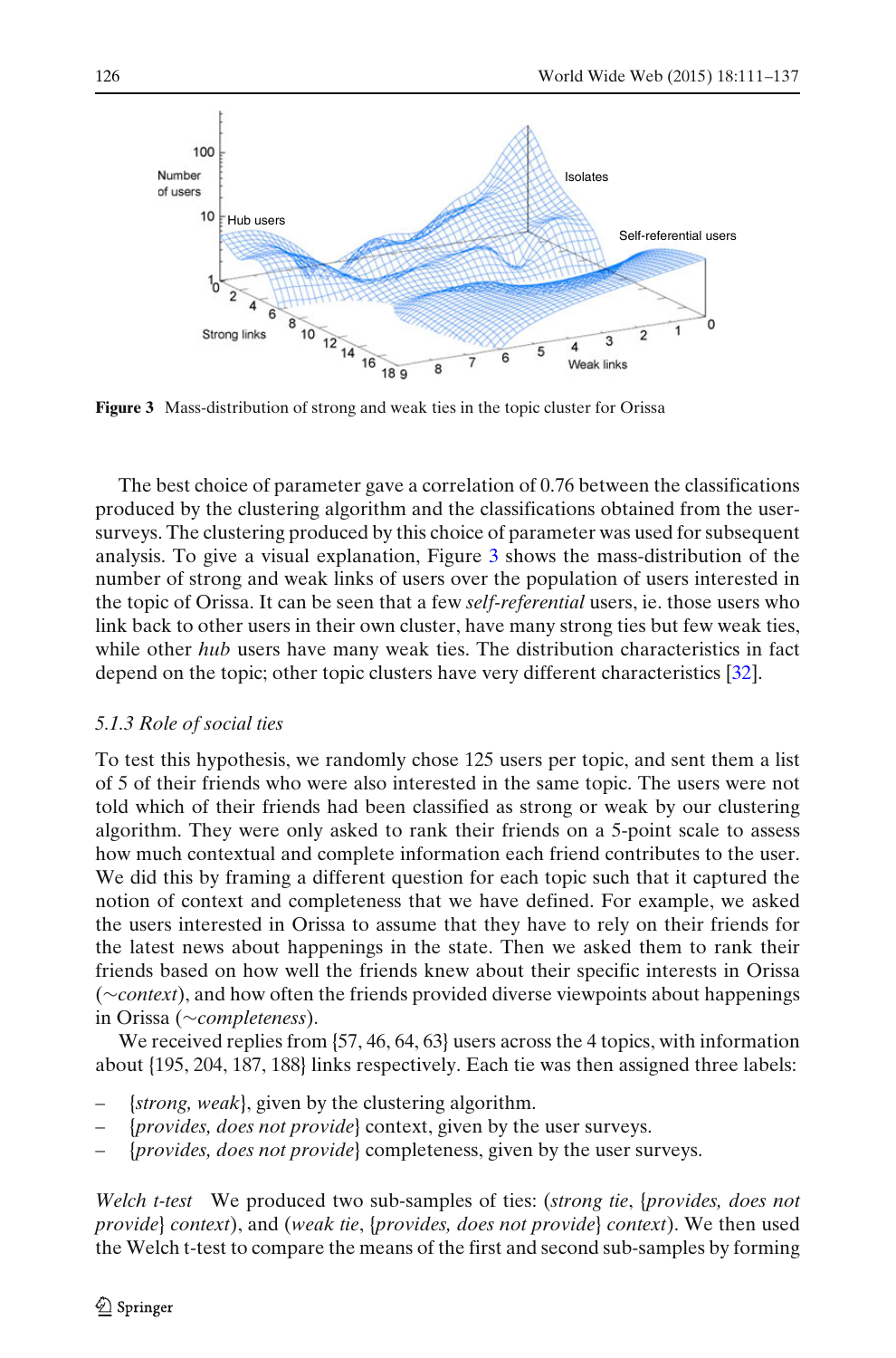| <b>Table 1</b> Comparison of four<br>scenarios: { <i>strong, weak ties</i> }<br>promote { <i>context</i> ,<br><i>completeness</i> |                | Context                               | Completeness                        |
|-----------------------------------------------------------------------------------------------------------------------------------|----------------|---------------------------------------|-------------------------------------|
|                                                                                                                                   | Strong<br>ties | $\mu = .87, n = 133$<br>$z = 1.24***$ | $\mu = .50, n = 133$<br>$z = -0.38$ |
|                                                                                                                                   | Weak           | $\mu = .35, n = 71$                   | $\mu = .70, n = 71$                 |
|                                                                                                                                   | ties           | $z = -3.95$                           | $z = -0.88***$                      |

the null-hypothesis  $\mu_1 = \mu_2$  and the alternative hypothesis  $\mu_1 > \mu_2$  [\[39\]](#page-26-0). The mean of the first sub-sample was statistically much greater than the mean of the second subsample, and confirmed with a p-value  $< 0.001$  (reject the null hypothesis) that strong ties are indeed more likely to provide context than weak ties. In the same way, we produced two sub-samples of (*weak tie*, {*provides, does not provide*} *completeness*), and (*strong tie*, {*provides, does not provide*} *completeness*). Results again confirmed that weak ties are more likely to provide completeness than strong ties. This did not falsify our hypothesis about the relationship between social networks and the context and completeness of messages. We next proceed to analyze the data more closely, to study what proportion of strong and weak ties can be expected to provide context and completeness respectively.

*Explicit scenario tests* We categorized our samples into four scenarios, {*strong, weak* ties} provide {*context, completeness*}. For each scenario, we performed the z-test by forming the null hypothesis (true mean  $\mu = 0.8$ ) to indicate that at least 80 % of the subjects believe in the scenario with an error-rate of 10 % ( $\alpha = 0.1$ ), and compared it with the alternative hypothesis  $\mu < .8$  [\[39\]](#page-26-0). The choice of 0.8 as the true-mean is quite subjective, and only reflects an intuition that a majority of the subjects (aka. 80 %) believe some scenario to be true. According to statistical tables, a z-value greater than −1.28 is considered as sufficient evidence to not reject the null-hypothesis. The results are shown in Table 1, and indicate that there is sufficient reason to not reject the claim that more than 80 % of the subjects believe that strong ties provide context and weak ties provide completeness (marked as ∗∗∗). The test also succeeds for the scenario that strong ties provide completeness, although the mean is only 0.5, showing that strong ties also provide completeness but to a lesser extent than weak ties. Results from hypothesis tests on other topics are available in [\[32](#page-26-0)].

### 5.2 Evaluation of the credibility model

We evaluate our method over a dataset of ratings by real users obtained from a popular knowledge sharing website, [digg.com](http://digg.com) [\[23](#page-26-0)]. The website allows users to submit links to news articles or blogs, which are called *stories* in the terminology used by the website. Other users can vote for these stories; this is known as *digging* the stories. Stories that are *dugg* by a large number of users are promoted to the front-page of the website. In addition, users are allowed to link to other users in the social network. Thus, the dataset provides us with all the information we need:

Social network of users: We use this information to construct the social network link matrix between users **N[n,n]**. The social network is clustered using MCL, a flow-stochastic graph clustering algorithm [\[37\]](#page-26-0), to produce classifications of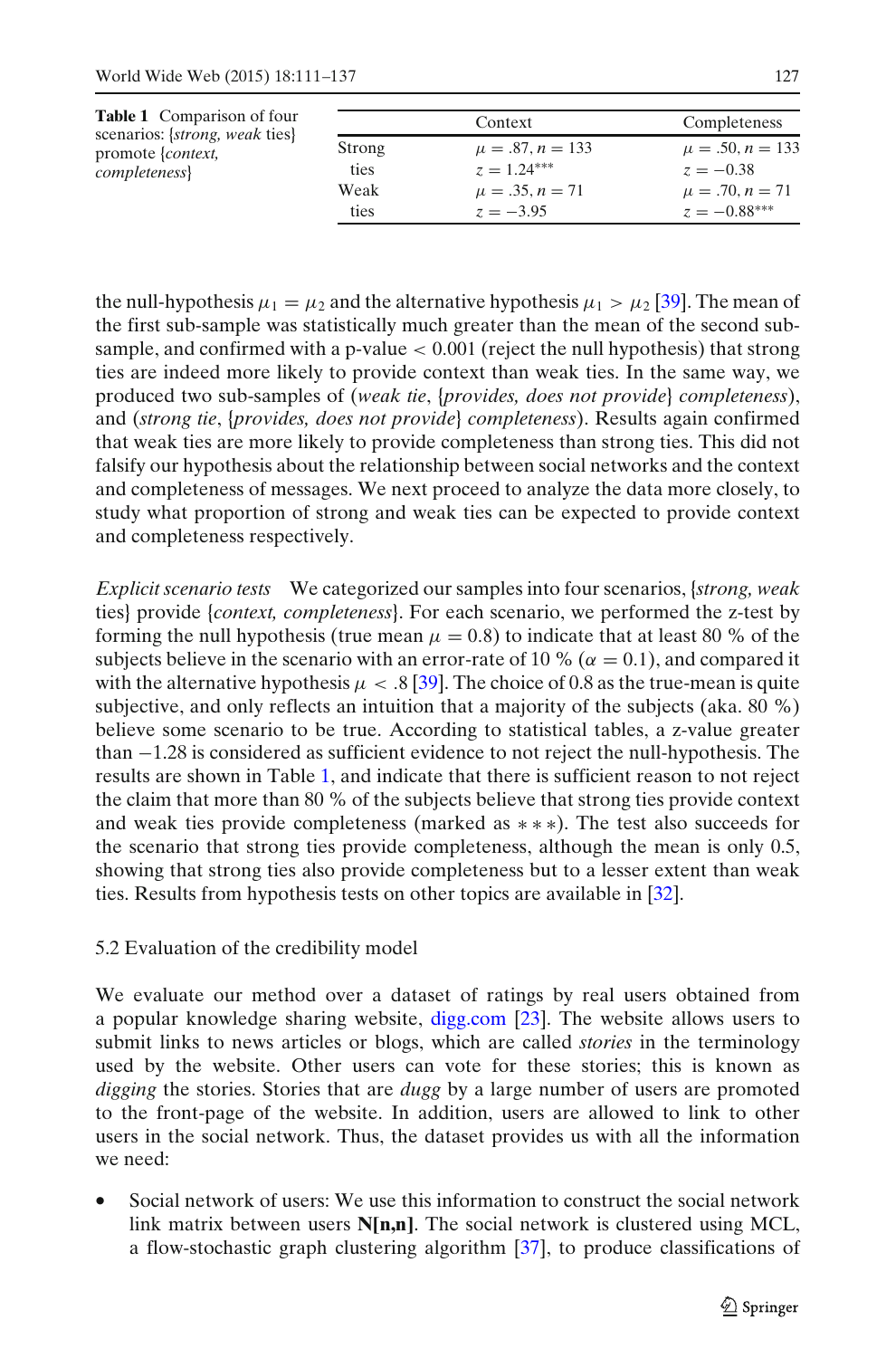ties as strong or weak [\[32\]](#page-26-0). The cluster of users strongly connected to user  $u_i$  is referred to as *Vi*.

- Stories submitted by various users: This is used to construct the authorship matrix  $A[k,n]$ . Since all the stories in the dataset were related to technology, we consider them as belonging to a single topic.
- Stories dugg by various users: We use this information to construct the ratings matrix  $R[k,n]$ . We consider a vote of 1 as an evidence for credibility of the story.

Although the dataset is quite large with over 200 stories, we are able to use only 85 stories which have a sufficiently large number of ratings by a common set of users. This is because we require the same users to rate many stories so that we have enough data to construct training and test datasets for these users. Eventually, we assemble a dataset of 85 stories with ratings by 27 users. A few assumptions we make about the validity of the dataset for our experiments are as follows:

- The submission of a story to Digg may not necessarily be made by the author of the story. However, we regard the submitting user as the message author because it distinguishes this user from other users who only provide further ratings to the messages.
- The ratings provided on the Digg website may not reflect credibility, but rather usefulness ratings given to messages by users. We however consider them to be equivalent to credibility and do not include users who rate more than 65 stories as all credible or all non-credible. We argue that in this pruned dataset, all the users are likely to be interested in the topic and hence all the stories; therefore, the only reason for their not voting for a story would be its credibility.

We use an open-source package, OpenBayes, to program the Bayesian network. We simplify the model by discretizing the evidence variables **E,S,P** into 3 states, and a binary classification for the hidden variables **N, M**, and the credibility variable **C**. The discretization of the evidence variables into 3 states is performed by observing the Cumulative Distribution Frequency (CDF) and Complementary Cumulative Distribution Frequency (CCDF) of each variable with respect to the credibility rating of users. The lower cutoff is chosen such that the product of the CDF for rating= $0$ and CCDF for rating=1 is maximum, indicating the point at which the evidence variable has a high probability of being 0 and a low probability of being 1. Similarly, the upper cutoff is chosen such that the CCDF for rating=0 and CDF for rating=1 is maximum, indicating the point at which the evidence variable has a low probability of being 0 and a high probability of being 1. This gives a high discrimination ability to the classifier because the cutoffs are selected to maximize the pair-wise correlation of each evidence variable with the credibility rating given by the user.

### *5.2.1 Choice of parameters*

The first set of experiments shown here find good values of  $\alpha$  [\(3\)](#page-10-0) and  $\beta$  [\(2\)](#page-10-0), and compare ratings with authorship based evidence variable computation (Section [4.4\)](#page-13-0). We evaluate the performance of the model for each user by dividing the 85 stories into a training set of 67 stories and a test set of 17 stories (80 and 20 % of the dataset respectively). We then repeat the process 20 times with different random selections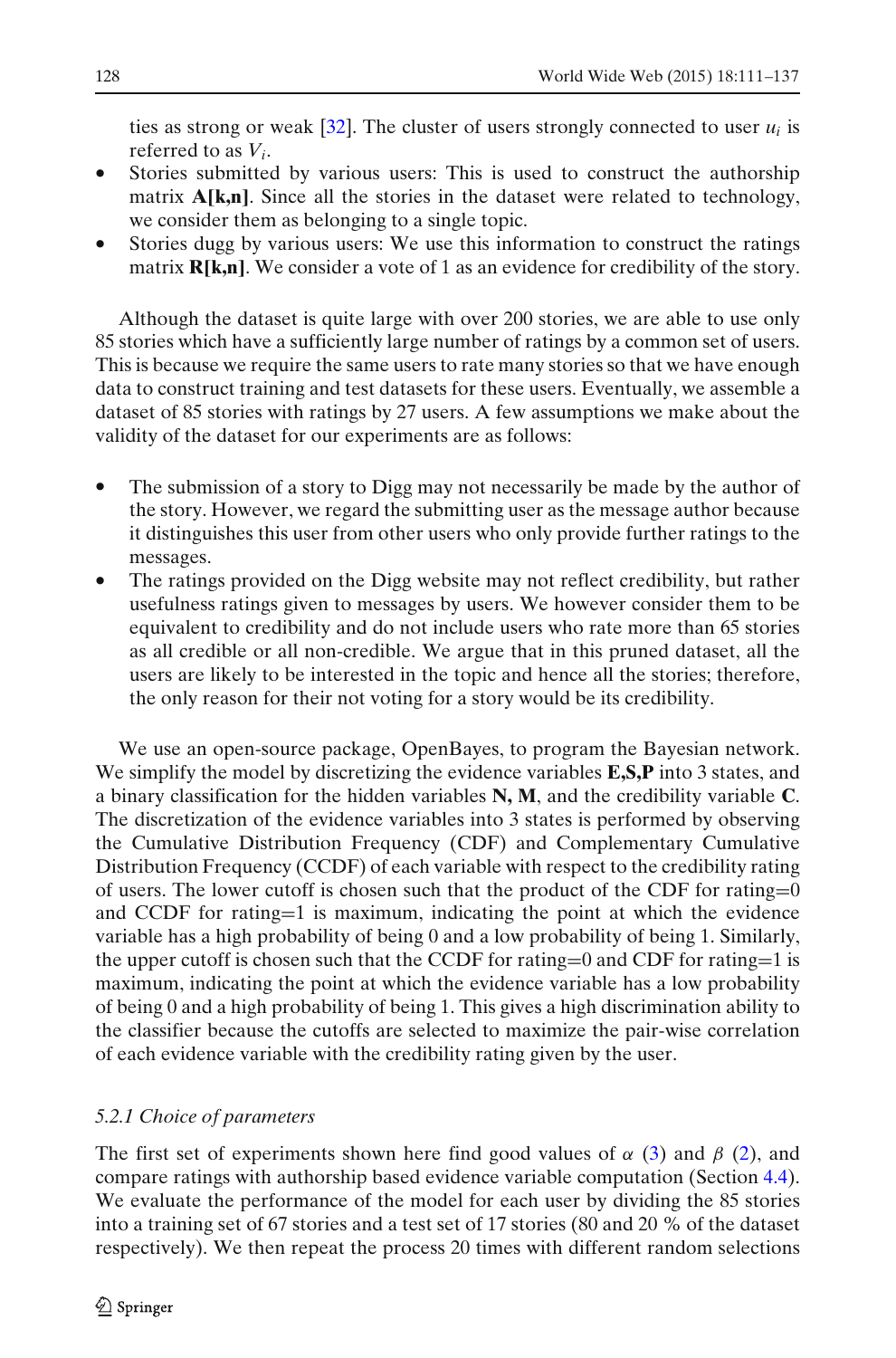of stories to get confidence bounds for the cross validation. For each evaluation, we use two kinds of performance metrics [\[6](#page-25-0)]:

• *Matthew's correlation coef f icient (MCC)*:

$$
MCC = \frac{(t_p \times t_n - f_p \times f_n)}{\sqrt{(t_p + f_p)(t_p + f_n)(t_n + f_p)(t_n + f_n)}}
$$

Here,  $f_p$  is the number of false positives,  $t_p$  is the number of true positives,  $f_n$  is the number of false negatives, and  $t_n$  is the number of true negatives. The MCC is a balanced measure for skewed binary classifications, and is convenient because it gives a single metric for the quality of binary classifications.

• *TPR Vs FPR*: This plots on an XY-scale the true positive rate (TPR) with the false positive rate (FPR) of a binary classification. Maximum accuracy implies  $TPR=1.0$  and  $FPR=0.0$ , while  $TPR=FPR$  is the random baseline. Therefore, points above the random baseline are considered to be good.

Figure 4 shows the mean MCC across all users for different values of  $\alpha$  [\(3\)](#page-10-0) to combine the ratings and social network matrices. The best performance happens at  $\alpha = 0.5$ , conveying our message that all of authorship, ratings, and social networks provide valuable credibility information. All the experiments are done using ratingsbased inference with  $\beta = 0.85$  [\(2\)](#page-10-0). Larger or smaller values of  $\beta$  both give poorer results.

#### *5.2.2 Inference methods*

Figure [5](#page-19-0) shows the TPR-FPR plot for ratings and authorship based evidence variable computation when  $\alpha = 0.5$  and  $\beta = 0.85$ . As can be seen visually, the ratingsbased method performs better than the authorship-based method. The former gives  $MCC = 0.156$  ( $\sigma = 0.073$ ), while the latter gives  $MCC = 0.116$  ( $\sigma = 0.068$ ). However, the authorship performance is still successful for a majority, which is encouraging. This indicates that authorship information may be used to solve the problem of cold-start for new messages that have not acquired a sufficient number of ratings.

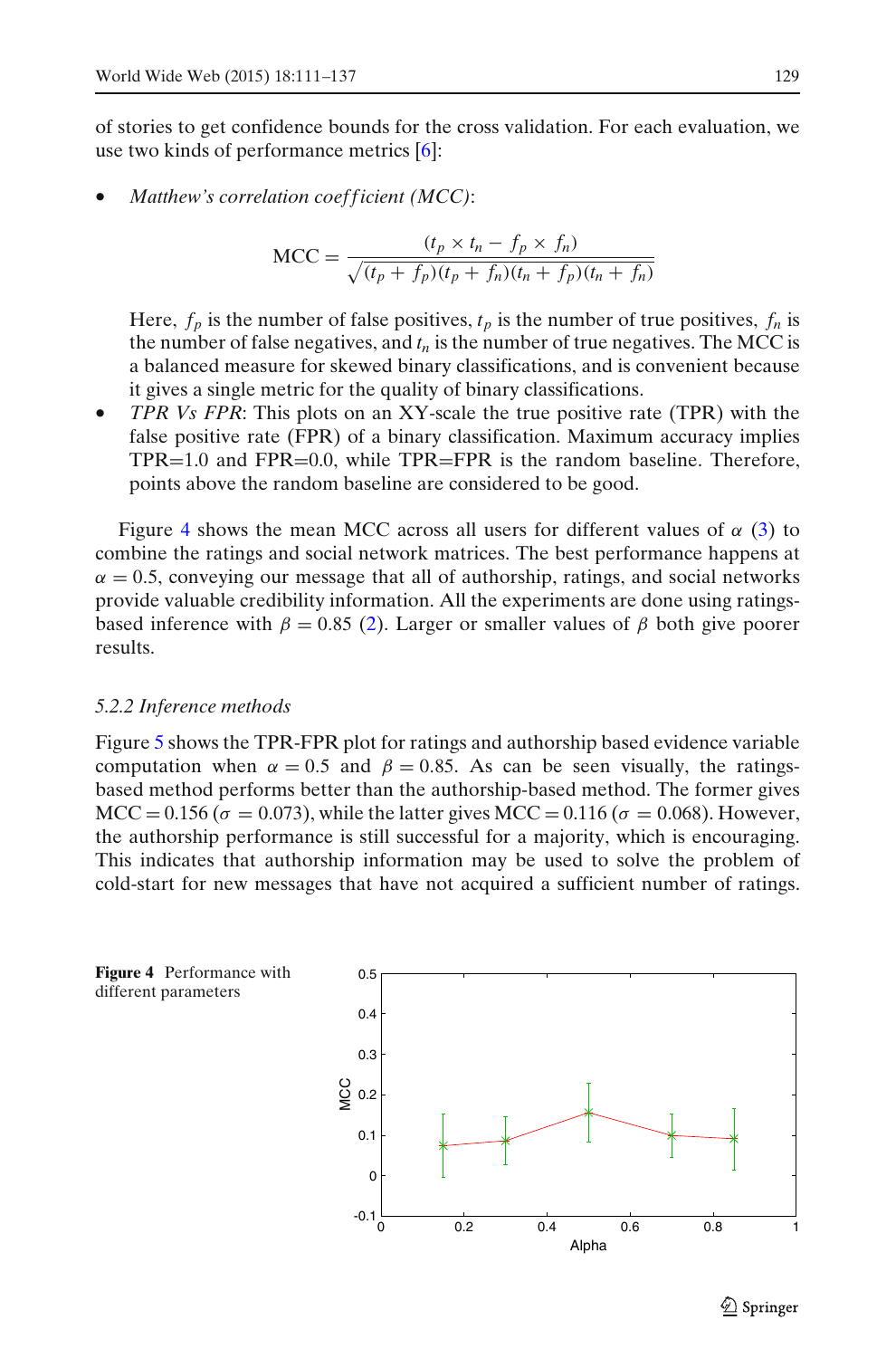

<span id="page-19-0"></span>**Figure 5** Performance of Bayesian credibility model

Similarly, ratings may be used to solve cold-start for new users who have not acquired sufficient credibility.

We notice that the classifier performs very well for some users, but close to random for some other users. We therefore investigate various characteristics that may prove useful to determine for which users our method may work well and when it may not.

We compute the variance of cluster and experienced credibility scores for different users. We then compare the variances by good performing users  $(\frac{TPR}{FPR} > 1.5)$  with the variances by the remaining users. We find that for both cluster and experienced credibilities, the variances by good performing users are more than twice the variances by poorly performing users.

This shows the more the discrimination produced in the cluster and experienced credibility scores by a user, the better the performance of the user, because greater discrimination ability implies higher entropy in the information theoretic sense.

We find that on an average, 85 % of users in the same cluster are likely to be all good performing or all poorly performing. This is an interesting result because we also find that users in the same cluster are four times more similar to each other in their credibility ratings than to users in other clusters. Although the similarity of ratings explains why the majority of users also perform similarly, an open question is whether the performance of a user goes up or down because of the cluster in which she is a member, or simply because the ratings given by her are too inconsistent to be captured by the Bayesian model.

As part of future work, we will try to identify more features to classify ratings, authorship, and social network matrices in terms of their characteristics to yield good or bad performance for users.

## *5.2.3 Comparison with other methods*

We next compare our method with other well known methods for trust and reputation computation meant for different applications. All these methods perform very close to random, even with personalization. We believe this to be due to a fundamental drawback of these methods: they try to form an objective assessment of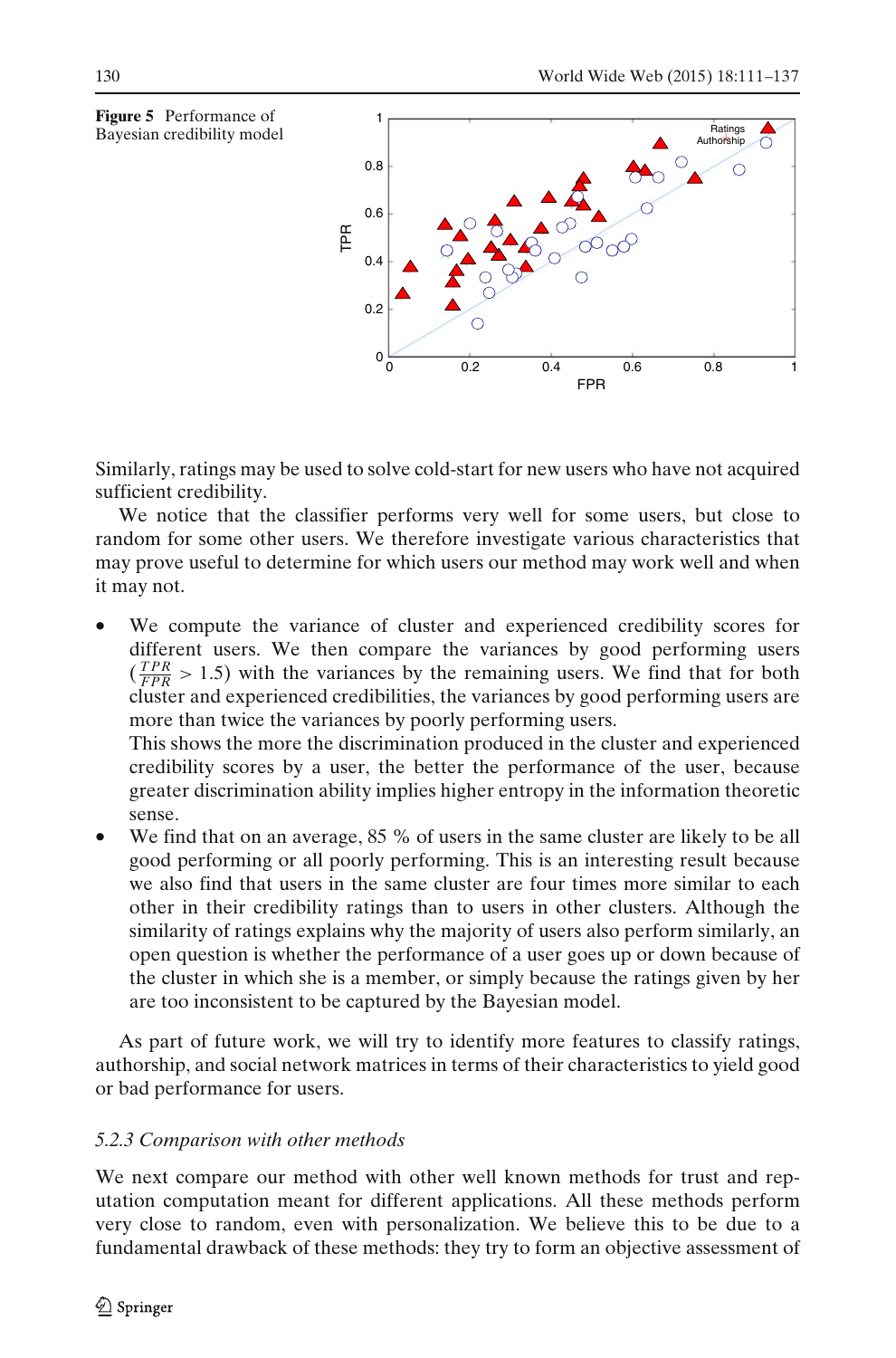credibility for users and messages, which is not appropriate for participatory media content.

- An Eigenvector computation on  $A_c^T \cdot R_r$  by leaving out the social network part [\(1\)](#page-10-0), is identical to the Eigentrust algorithm [\[19\]](#page-25-0). The best choice of parameters could only give a performance of MCC =  $-0.015$  ( $\sigma = 0.062$ ). Eigentrust has primarily been shown to work in P2P file sharing scenarios to detect malicious users that inject viruses or corrupted data into the network. However, P2P networks require an objective assessment of the trustworthiness of a user, and does not allow for subjective differences, as desired for participatory media.
- An Eigenvector computation on the social network matrix [\(2\)](#page-10-0), personalized for each user, is identical to the Pagerank algorithm used to rank Internet web pages [\[26](#page-26-0)]. However, this too performs poorly with an MCC =  $0.007$  ( $\sigma = 0.017$ ). This suggests that users are influenced not only by their own experiences, but also by the judgement of other users in their cluster, and by public opinion. Methods ignoring these factors may not perform well.
- The beta-reputation system  $[40]$  is used in e-commerce environments to detect good or bad buying and selling agents. It estimates the credibility of agents in an objective manner using a probabilistic model based on the beta probability density function. Only the public opinion is considered; ratings are filtered out if they are not in the majority amongst other ratings. It too does not perform well in participatory media environments, giving an MCC =  $0.064$  ( $\sigma = 0.062$ ).

Our conclusion is that our approach which subjectively models credibility using Bayesian networks, allowing users to be influenced in different ways by different sources, performs better than objective modeling approaches that consider a uniform function for credibility across all users.

### 5.3 Use in recommender systems

As mentioned earlier, our method for credibility computation can be used in two ways to improve recommender systems: (i) Since our method serves to predict the probability of a user finding a message to be credible, it can be used as a pre- or postfiltering stage with existing recommendation algorithms. (ii) As shown in this section, our proposed model can be adapted to integrate closely with recommendation algorithms; we show how to do this with collaborative filtering (CF) [\[2\]](#page-25-0).

A basic CF algorithm works in two steps. First, similarity coefficients are computed between all pairs of users, based on the similarity of message ratings given by each pair. Second, to make a decision whether or not to recommend a new message to a user, the mean of the message ratings given by other similar users is computed, weighted on the coefficients of similarity to these users. If the mean is greater than a threshold, the message is recommended; else it is rejected.

The drawback of the CF method is that it only learns the average user behavior. However, as we have argued, user behavior can be different in different circumstances. We therefore develop an adaptation of our method. Rather than computing a single similarity coefficient between each pair of users, we compute four similarity coefficients based upon whether messages are believed to be highly contextual by both users, or highly complete by both users, or contextual by the first user and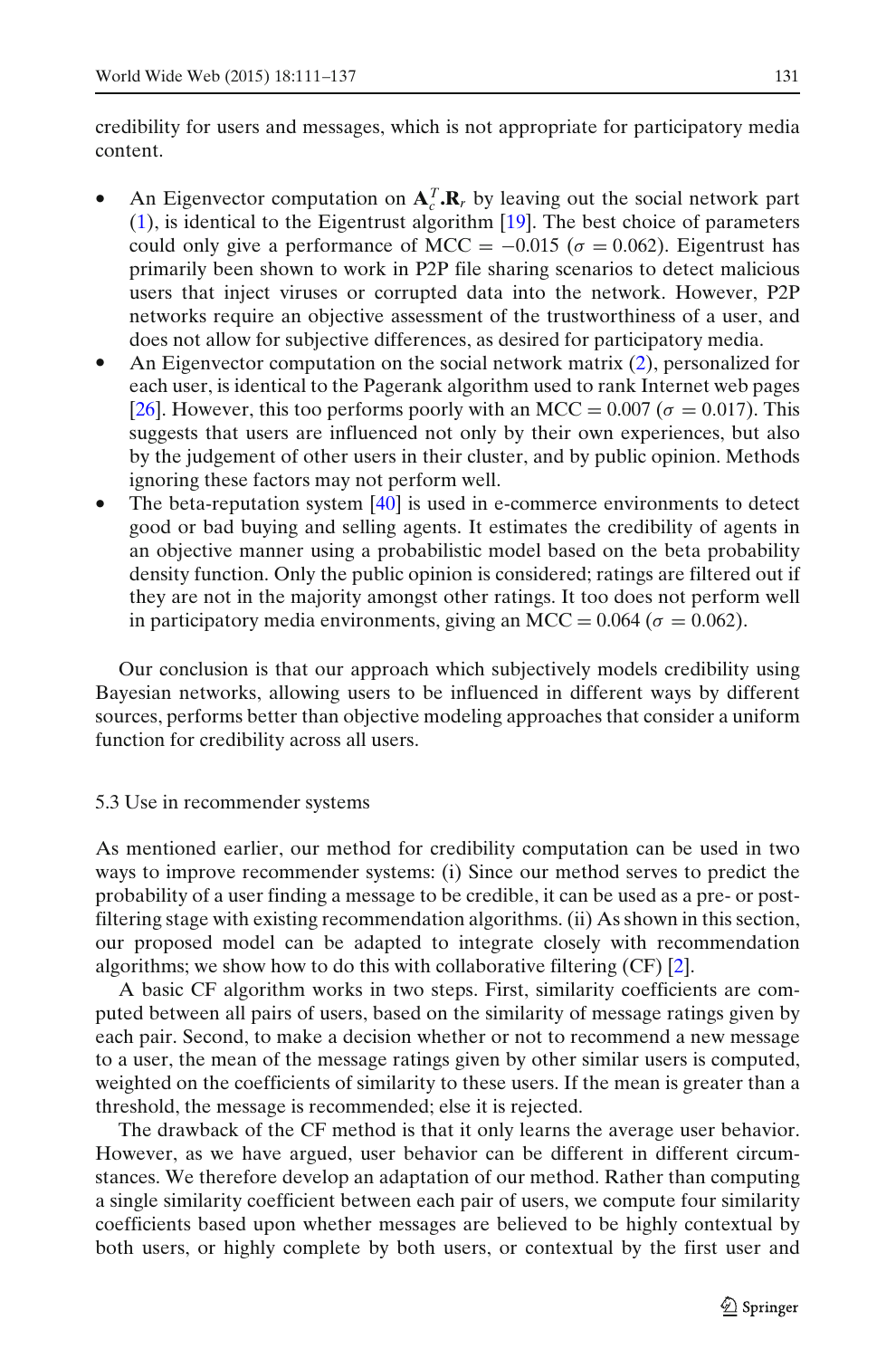complete by the second user, or vice versa. Essentially, we break down the average user behavior into four components based upon the context and completeness of messages to users, as follows:

- For each user, we run the EM algorithm on the training set to learn the model.
- We use the learned model to infer the probabilities of the hidden variables of context **CN** and completeness **CM** for each story in the training set:  $P_i(\text{CN}|E,S,P,C)$  and  $P_i(\text{CM}|E,S,P,C)$  shown in Figure [2.](#page-6-0) That is, for each story  $m_i$ , we infer  $P(cn_{ii} = 0,1|e_{ii}, s_{ii}, p_{ii}, c_{ii})$  and  $P(cm_{ii} = 0,1|e_{ii}, s_{ii}, p_{ii}, c_{ii})$ .
- We then discretize the probabilities for **CN** and **CM** in same way as we did earlier, by finding cutoffs that maximized the product of the CDF for  $c_{ii} = 0$  and CCDF for *c*<sub>*ji*</sub> = 1. This gives us samples of (*c*<sub>*ji*</sub> ∈ {0, 1}, *cn*<sub>*ji*</sub> ∈ {0, 1}, *cm*<sub>*ji*</sub> ∈ {0, 1}), that is, which stories appear contextual or complete to a user, and the rating given by the user to these stories.
- For every pair of users, their samples are then compared to produce four similarity coefficients on how similar the users are in their contextual opinion, completeness opinion, and cross opinions between messages that appear contextual to one user and complete to the other, or vice versa.
- Finally, when evaluating the decision to recommend a test message to a user, the mean of the message ratings is computed over all the four coefficients of similarity, rather than over a single coefficient as in the basic CF algorithm.

Figure 6 shows the performance of the basic CF scheme and our enhanced version. The basic scheme performs worse than random for many users, but when enhanced with breaking up the average user behavior into contextual and completeness components, the performance improves considerably. The mean MCC for the basic scheme is 0.017 ( $\sigma = 0.086$ ), and for the enhanced scheme is 0.278 ( $\sigma = 0.077$ ), a sixteenfold improvement. We consider this to be a huge improvement over the existing methodologies for trust, reputation, and recommendation algorithms, especially to build applications related to participatory media. Our results reinforce the value of using sociological insights in recommender system design.

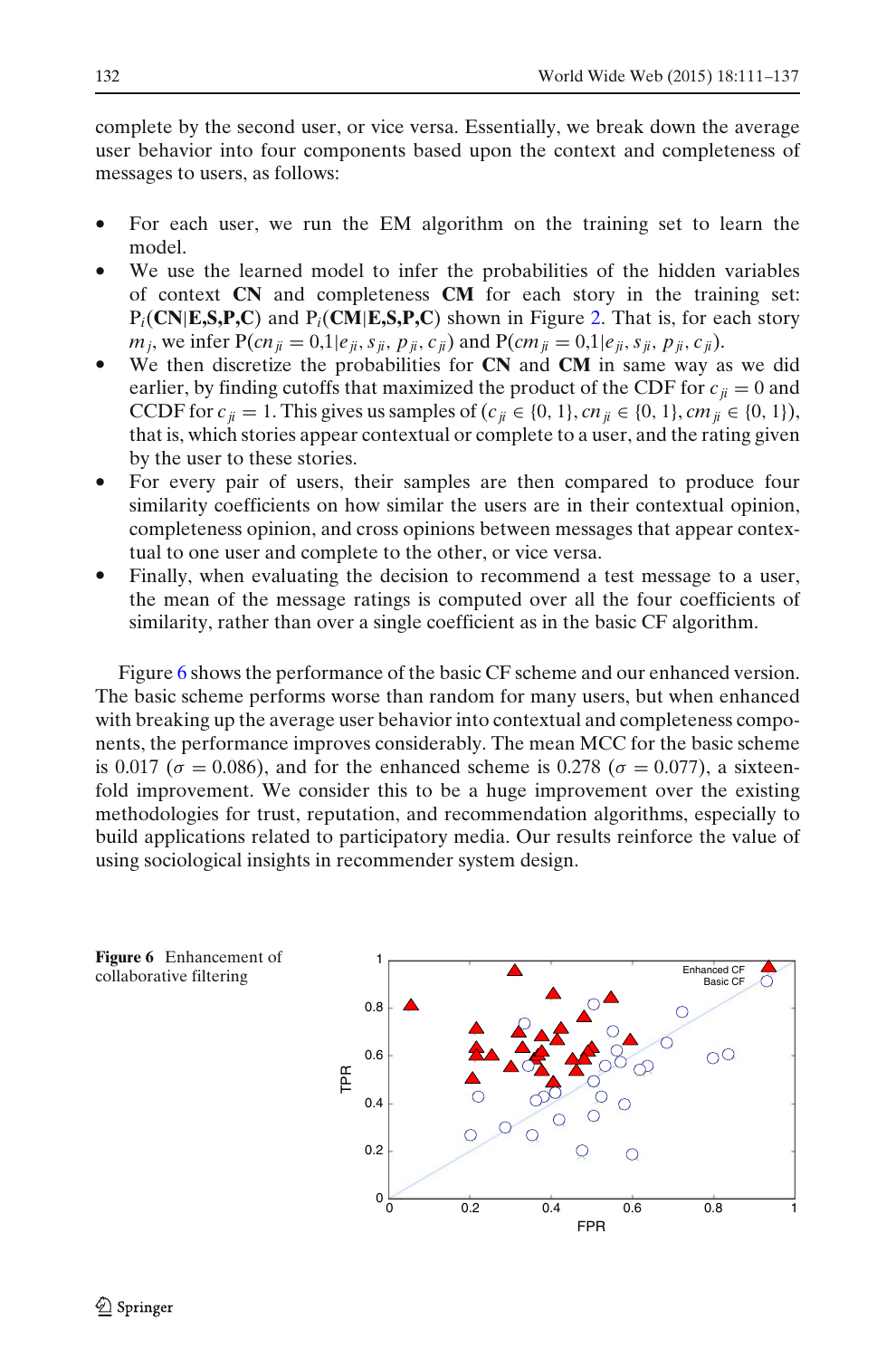### <span id="page-22-0"></span>**6 Related work**

Our credibility model allows the credibility of messages to be evaluated, makes use of information about social network of users and ratings of messages, and learns for each user a Bayesian model to combine different types of credibilities. In this section, we provide a brief summary of some existing research and point out how they are different from our approach.

Various researchers in the P2P community have focused on Eigenvector based methods to compute the reputation of peers in sharing reliable content [\[19](#page-25-0)]. The ratio of successful to unsuccessful content exchanges is computed for each pair of peers who have interacted in the past, and these values are propagated in a distributed manner assuming a transitive trust relationship between peers. However, this is used to only compute the peer reputations (i.e. evaluating users) and not the reliability of content that is shared by the peers. A similar approach of Eigenvector propagation was also used in [\[27\]](#page-26-0) to compute reputation scores in a blog network, but the reputation of individual blog-entries was not computed. Some other trust propagation methods [\[7](#page-25-0), [14,](#page-25-0) [15](#page-25-0)] have also been proposed. For example, on the basis of a social network built from users' direct evaluation on each other, Hang et al. [\[14](#page-25-0)] design a new algebraic approach called *CertProp* to propagate trust. Their recent work of the *Shin* approach [\[15](#page-25-0)] also considers the difference on trust evaluation towards same peers between users. Fang et al. [\[7](#page-25-0)] propose a trust model based on the diffusion theory. The key element of this model is to make use of the social proximity between users in evaluating the trustworthiness of peers. All these methods also only compute peer trustworthiness and assume that trustworthy or reputable peers will always share credible message. In our approach, we make use of message ratings and compute the credibility of each message.

For P2P networks, a method was proposed in [\[38](#page-26-0)] where the object reputation is directly calculated to determine whether or not to accept a file being shared on a peer-to-peer network. Transaction history is used to assign edge weights between pairs of peers based on the similarity of ratings given by them to common objects rated in the past. Instead of using Eigenvector propagation to compute an absolute reputation score, a small set of shortest paths is found for each pair of peers, and the relative trust between the peers is computed as the mean of the product of edge weights along the paths. In our approach, we offer a richer multi-dimensional representation, integrating concepts of cluster, experienced and public credibility.

Researchers in the AI community have examined trust models for multi-agent based electronic marketplaces. For example, Zhang and Cohen [\[43](#page-26-0)] and Whitby et al. [\[40](#page-26-0)] offer systems that determine the trustworthiness of an agent (i.e. a user). In addition, the use of extensive and multi-faceted trust models is promoted in [\[24,](#page-26-0) [30](#page-26-0)], to include features of contextual, role-based and experienced trust. We also have a multi-dimensional model, but we place great emphasis on representing and making use of the social network of a user, in order to learn a user-specific credibility rating for messages.

Other related work in recommender systems that makes use of social networks includes [\[35](#page-26-0), [41,](#page-26-0) [42](#page-26-0)]. Song et al. [\[35](#page-26-0)] makes recommendations based on stochastic simulations that replicate the observed patterns of information flow on social networks. Yang et al. [\[41](#page-26-0)] operates in a P2P setting, and uses decentralized CF algorithms executed within local social network neighborhoods of users. Yu and Singh [\[42](#page-26-0)]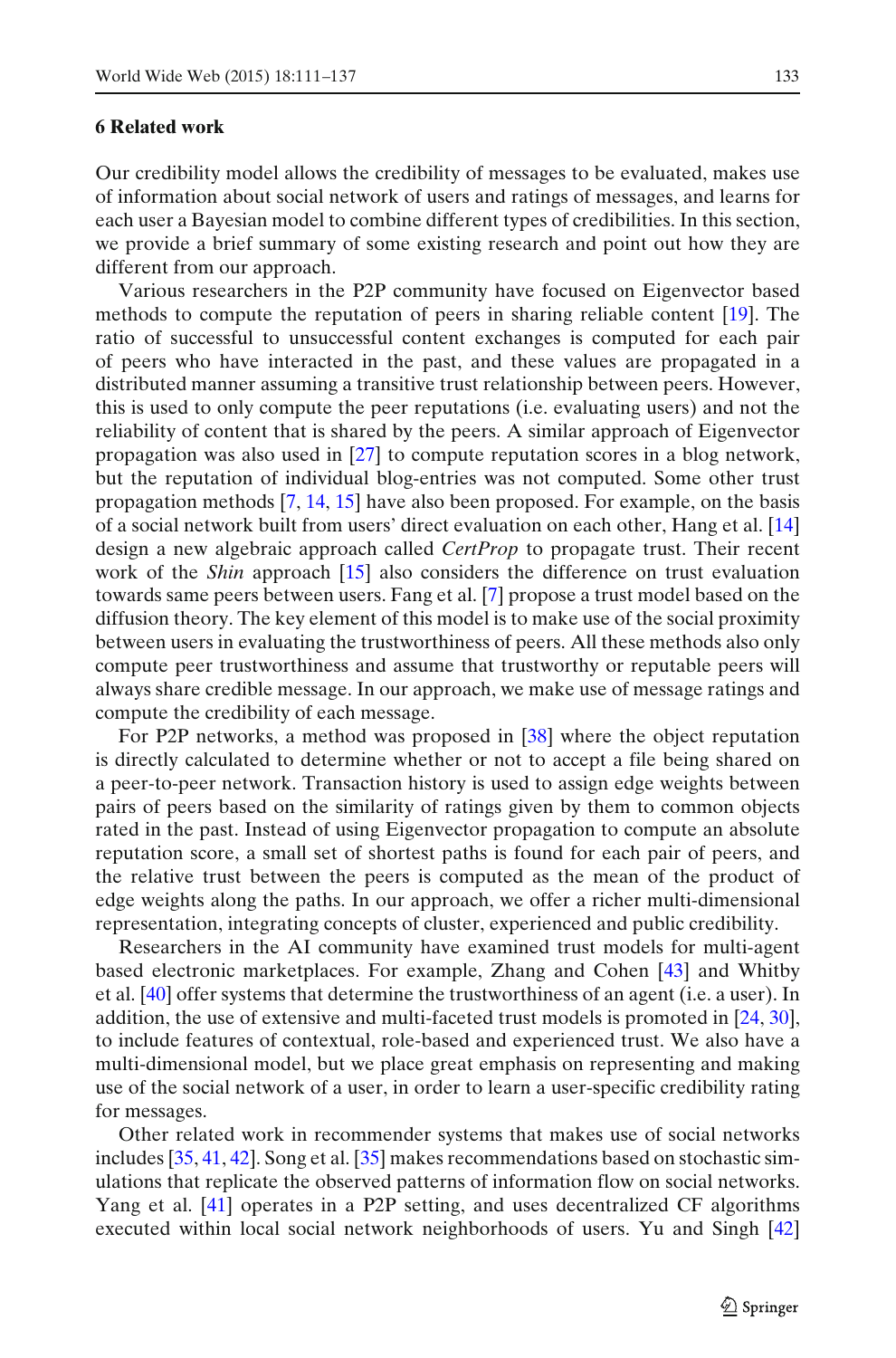<span id="page-23-0"></span>learns content-based gradients on links between users; this can be used to route messages along desired gradients to users who will be interested in these messages. However, unlike our method which is based on the real-world social network of users, all these methods consider an artificial social network that is formed by linking together users observed to be similar to each other. Furthermore, these methods do not explicitly model message features such as context and completeness. We have already begun to demonstrate the merit of using real social networks of users in delivering recommendations that match well with what real users prefer. As environments where friendship relationships are declared continue to be prevalent (e.g. Facebook [\[31](#page-26-0)]), our method for recommending messages will be of particularly great value. Guo et al. [\[13](#page-25-0)] propose an approach called *Merge* to make use of real social networks of users to improve the performance of personalized recommendation by particularly addressing the problems of cold start and data sparsity. However, this approach also does not consider the context and completeness of messages. And, the trust propagation mechanism in the *Merge* approach is rather simple.

## **7 Future work**

*Conf idence bounds* Methods for combining trust and confidence have been proposed by researchers such as [\[16,](#page-25-0) [22](#page-26-0)]. For future work, it may be valuable to explore how to incorporate the concept of confidence into our model, for example as a way of placing bounds on the statistical hypotheses that are formed at each processing step.

*Model extensions* We view our proposed method more as an extensible framework that can be extended to incorporate new insights or information. For example, we could explore the concept of *expert credibility* in the future, for which we would repeat the Eigenvector computations by considering ratings only by a specific set of users categorized as expert users by expert identification algorithms [\[21](#page-26-0)]. Another piece of information that is typically available in participatory media content, although it is not available in the digg dataset that we used, is the *message link matrix* based on hyperlinks between messages. An axiom that credible messages link to other credible messages can be modeled through pagerank or HITS, and included as an additional weighting factor in the Eigenvector computations. Alternatively, the polarity between links can be derived by sentiment analysis of the anchor text [\[17](#page-25-0)], and distrust propagation methods can be used to produce credibility scores based on the message link matrix [\[12](#page-25-0)].

*Recommender systems* In this paper, we showed how our model can be applied to collaborative filtering. We plan to apply the model to other recommendation algorithms as well, such as a model based algorithm we developed in prior work [\[33](#page-26-0)].

*Dataset size* Given the limited size of our dataset, we have not been able to form significant insights about the size of the training data required for our model to perform well. We will work with larger datasets in the future to understand this aspect in a better way.

*Optimized computation* The proposed credibility model may be computationally intensive when datasets get larger. However, Eigenvector optimization schemes are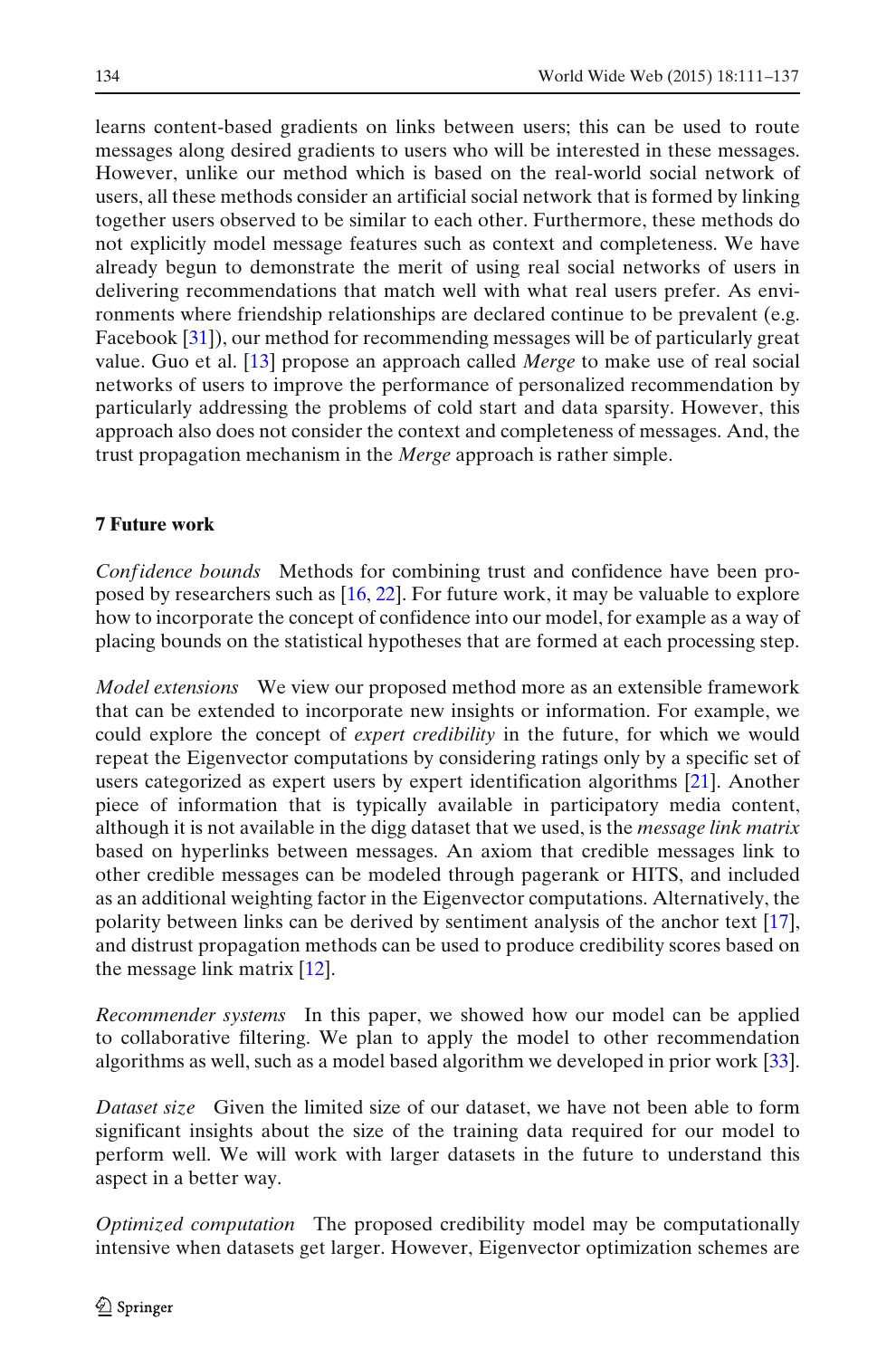<span id="page-24-0"></span>available that can decompose a large matrix into smaller matrices, and then combine the components together in an approximate fashion [\[18](#page-25-0)]. We will experiment with such schemes in future work.

*Robustness to attacks* It would be desirable to have our model be robust in the face of attacks by malicious users [\[44](#page-26-0)]. This may include scenarios where attackers could add noise to the ratings matrix by giving random ratings to various messages, or attackers could pollute the social network matrix by inviting unsuspecting users to link to them as friends, or even more sophisticated scenarios where attackers could collude with each other. In future work, we would like to examine the robustness of our model against such types of attacks and understand features that can classify ratings, authorship, and social network matrices in terms of their robustness. We also believe that attack analysis could give important insights about the implicit interactions between various pieces of information that are modeled together; such insights are likely to help improve performance.

*Additional experimentation* The problem of determining which messages are most credible to a user is one which arises in a variety of possible environments. For future research, it would be valuable to replicate our experiments for social networks other than [Digg.com.](http://Digg.com) We are currently examining such settings as discussion boards in Massively Open Online Courses (MOOCs), networks to exchange information for patient-led healthcare such as Patients Like Me [\[4\]](#page-25-0) and the popular advice-providing online meeting place, Reddit.<sup>4</sup>

### **8 Discussion and conclusions**

In this paper, we made use of insights from sociology, political and information science, and HCI, to propose a personalized credibility model for participatory media content. We formulated the model as a Bayesian network that can be learned in a personalized manner for each user, making use of information about the social network of users and ratings given by the users. We showed that our method outperforms both Eigenvector computations and a popular trust modeling system. In addition, we demonstrated that an adaptation of our method to recommendation algorithms such as collaborative filtering (CF) improves the performance of CF. This encourages the use of sociological insights in recommender system research. Our research presents an effective system drawn from the Social Web, to recommend participatory media messages; as such, it promotes social networking and demonstrates the feasibility of leveraging the social graph in forming recommendations.

Our relationship to the Semantic Adaptive Social Web is as follows. The semantic web deepens the labeling of web pages in order to enable users to discover the most valuable pages, due to proper analysis of the content of those pages. In a similar spirit, our research advocates the effective delivery of appropriate content to users, filtering out less relevant choices, by leveraging a deeper understanding of the content. In our case, that deeper understanding is provided by the social network of peers and

[<sup>4</sup>http://www.reddit.com/](http://www.reddit.com/)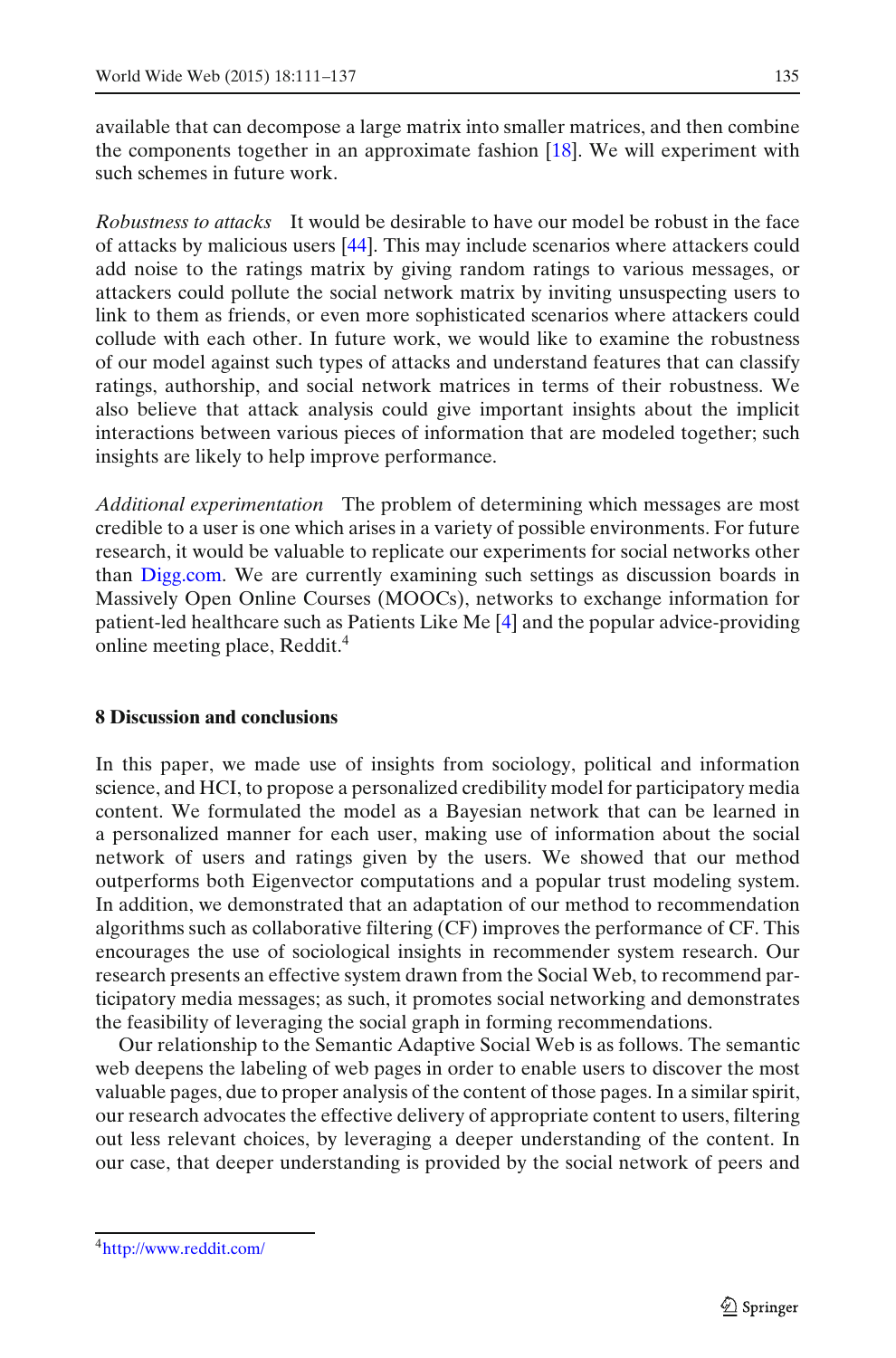<span id="page-25-0"></span>their assessment of the most credible messages which are then recommended for viewing by the user. Indeed, our discussions of the value of our particular approach in comparison with algorithms such as PageRank clearly explain our focus on enabling users to retrieve appropriate web content. As such, the model presented here not only serves to clarify how best to operate in contexts of social networks but also more specifically how to make use of social networks and message ratings over and above content analysis of web pages, when recommending the information to be processed by each user.

### **References**

- 1. Adamic, L., Adar, E.: How to search a social network. Soc. Networks **27**(3), 187–203 (2005)
- 2. Adomavicius, G., Tuzhilin, A.: Toward the next generation of recommender systems: a survey of the state-of-the-art and possible extensions. IEEE Trans. Knowl. Data Eng. **17**(6), 734–749 (2005)
- 3. Baybeck, B., Huckfeldt, R.: Urban contexts, spatially dispersed networks, and the diffusion of political information. Political Geography **21**(2), 195–220 (2002)
- 4. Brownstein, C.A., Brownstein, J.S. III, D.S.W., Wicks, P., Heywood, J.A.: The power of social networking in medicine. Nat. Biotechnol. **27**, 888–890 (2009)
- 5. Bryant, J., Zillmann, D.: Media Effects: Advances in Theory and Research. Lawrence Erlbaum Associates (2002)
- 6. Davis, J., Goadrich, M.: The relationship between precision-recall and roc curves. In: Proceedings of the 23rd International Conference on Machine Learning, pp. 233–240 (2006)
- 7. Fang, H., Zhang, J., Thalmann, N.: A trust model stemmed from the diffusion theory for opinion evaluation. In: Proceedings of the 12th International Joint Conference on Autonomous Agents and Multiagent Systems (AAMAS) (2013)
- 8. Fogg, B.J., Tseng, H.: The elements of computer credibility. In: Proceedings of the SIGCHI Conference on Human Factors in Computing Systems, pp. 80–87 (1999)
- 9. Fortunato, S.: Community detection in graphs. Phys. Rep. **486**(3), 75–174 (2010)
- 10. Gillmor, D.: We the Media: Grassroots Journalism by the People, for the People. O'Reilly Media (2006)
- 11. Granovetter, M.S.: The strength of weak ties. Am. J. Sociol. **78**(6), 1360–1380 (1973)
- 12. Guha, R., Kumar, R., Raghavan, P., Tomkins, A.: Propagation of trust and distrust. In: Proceedings of the 13th International Conference on World Wide Web (WWW), pp. 403–412 (2004)
- 13. Guo, G., Zhang, J., Thalmann, D.: A simple but effective method to incorporate trusted neighbors in recommender systems. In: Proceedings of the 20th International Conference on User Modeling, Adaptation and Personalization (UMAP) (2012)
- 14. Hang, C.W., Wang, Y., Singh, M.P.: Operators for propagating trust and their evaluation in social networks. In: Proceedings of the 8th International Joint Conference on Autonomous Agents and Multi-Agent Systems (AAMAS), pp. 1025–1032 (2009)
- 15. Hang, C.W., Zhang, Z., Singh, M.: Generalized trust propagation with limited evidence. Computer (2012). doi[:10.1109/MC.2012.116](http://doi.ieeecomputersociety.org/10.1109/MC.2012.116)
- 16. Huynh, T.D., Jennings, N.R., Shadbolt, N.R.: FIRE: an integrated trust and reputation model for open multi-agent systems. In: Proceedings of the 16th European Conference on Artificial Intelligence (ECAI), pp. 18–22 (2004)
- 17. Kale, A., Karandikar, A., Kolari, P., Java, A., Finin, T., Joshi, A.: Modeling trust and influence in the blogosphere using link polarity. In: Proceedings of the International Conference on Weblogs and Social Media (ICWSM) (2007)
- 18. Kamvar, S.D., Haveliwala, T.H., Manning, C.D., Golub, G.H.: Exploiting the block structure of the web for computing pagerank. Tech. rep., Stanford University (2003)
- 19. Kamvar, S.D., Schlosser, M.T., Garcia-Molina, H.: The eigentrust algorithm for reputation management in P2P networks. In: Proceedings of the 12th International Conference on World Wide Web (WWW) (2003)
- 20. Kleinberg, J.: Authoritative sources in a hyperlinked environment. In: Proceedings of ACM-SIAM Symposium on Discrete Algorithms (1998)